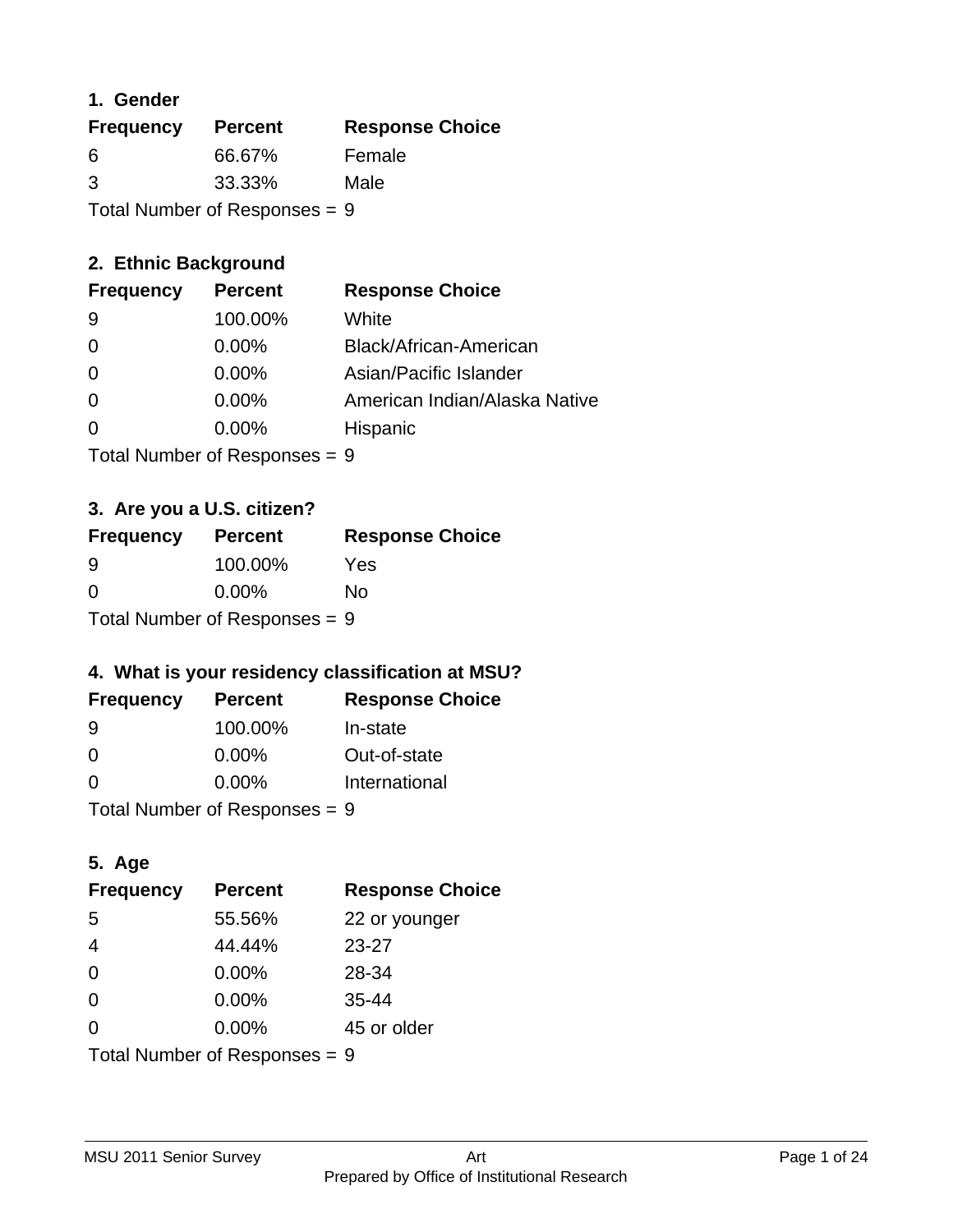**6. Has either of your parents received a bachelor's degree?**

| <b>Frequency</b> | <b>Percent</b>                  | <b>Response Choice</b> |
|------------------|---------------------------------|------------------------|
| -7               | 77.78%                          | Yes                    |
| $\mathcal{P}$    | 22.22%                          | No                     |
|                  | Total Number of Responses = $9$ |                        |

## **7. Has either of your parents received a degree from Murray State?**

| <b>Frequency</b> | <b>Percent</b> | <b>Response Choice</b> |
|------------------|----------------|------------------------|
|                  | 11.11%         | Yes                    |
|                  |                |                        |

8 88.89% No

Total Number of Responses = 9

## **8. What was your original entry status to MSU?**

| <b>Frequency</b> | <b>Percent</b>                | <b>Response Choice</b>                           |
|------------------|-------------------------------|--------------------------------------------------|
| 6                | 66.67%                        | Freshman                                         |
| 3                | 33.33%                        | Transfer from community college/technical school |
| $\Omega$         | $0.00\%$                      | Transfer from 4-yr institution                   |
|                  | Tatal Mussolian of Dannamarca |                                                  |

Total Number of Responses = 9

## **9. If transfer student, how many credits were transferred?**

| <b>Frequency</b>              | <b>Percent</b> | <b>Response Choice</b> |
|-------------------------------|----------------|------------------------|
| - 0                           | $0.00\%$       | 12 or fewer            |
|                               | 33.33%         | $13 - 30$              |
| 1                             | 33.33%         | $31 - 60$              |
|                               | 33.33%         | Over <sub>60</sub>     |
| $Total Number of Doepopoog -$ |                |                        |

I otal Number of Responses  $=$  3

# **10. If transfer student, approximately what percent of your University Studies (general education) classes did you take at Murray State?**

| <b>Frequency</b> | <b>Percent</b>                  | <b>Response Choice</b> |
|------------------|---------------------------------|------------------------|
| 3                | 100.00%                         | Under 25%              |
| $\Omega$         | $0.00\%$                        | 25-49%                 |
| $\Omega$         | $0.00\%$                        | 50-74%                 |
| 0                | 0.00%                           | 75-100%                |
|                  | Total Number of Responses $=$ 3 |                        |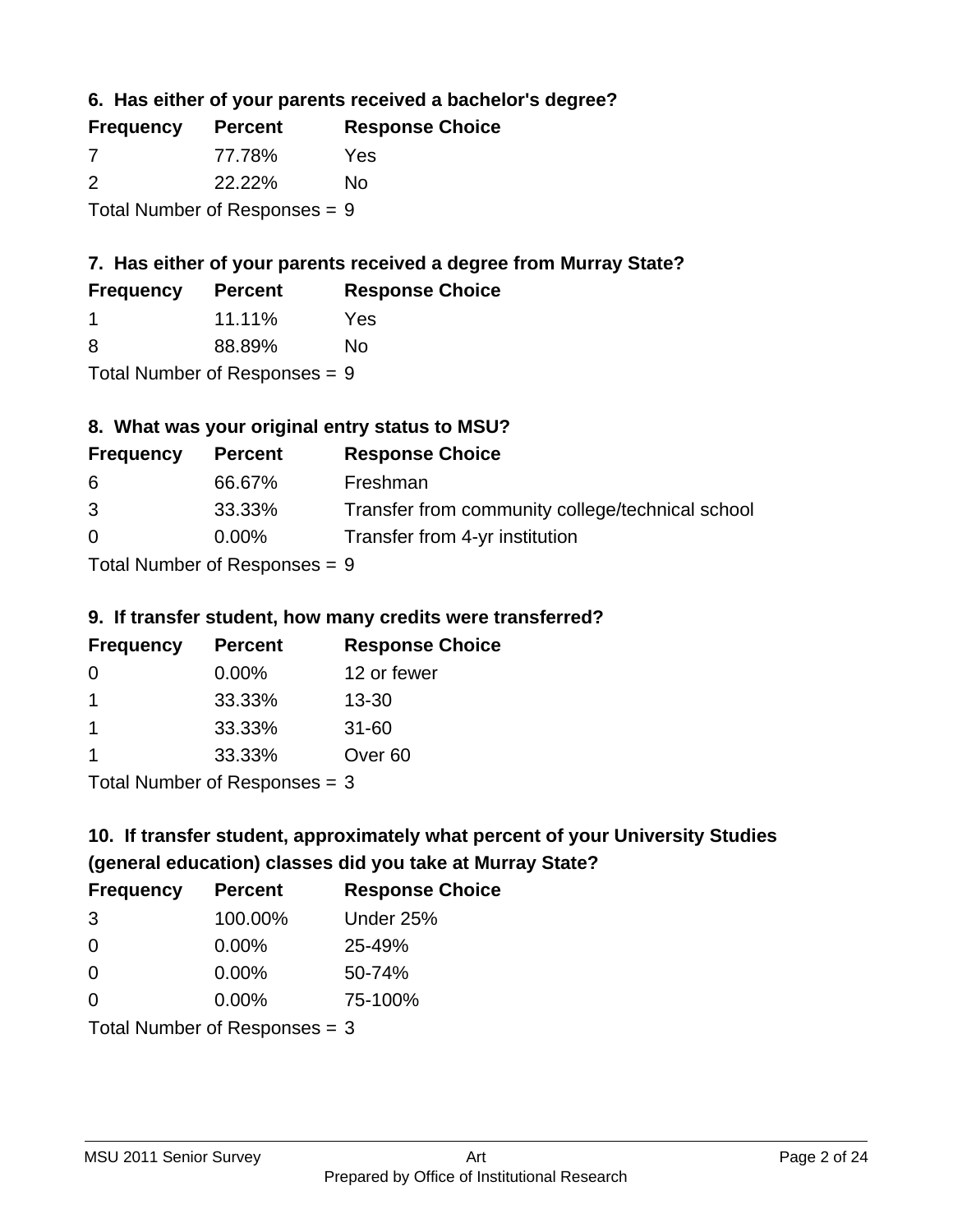#### **11. What has been your attendance status at MSU?**

| <b>Frequency</b>              | <b>Percent</b> | <b>Response Choice</b>     |
|-------------------------------|----------------|----------------------------|
| 9                             | 100.00%        | <b>Primarily full-time</b> |
| $\Omega$                      | $0.00\%$       | <b>Primarily part-time</b> |
| Total Number of Responses = 9 |                |                            |

## **12. In which Residential College are you a member?**

| <b>Frequency</b> | <b>Percent</b> | <b>Response Choice</b>            |
|------------------|----------------|-----------------------------------|
| 1                | 11.11%         | Do not know                       |
| $\mathcal{P}$    | 22.22%         | <b>Clark College</b>              |
| 2                | 22.22%         | <b>Elizabeth College</b>          |
| 1                | 11.11%         | <b>Franklin-Springer Colleges</b> |
| 0                | 0.00%          | <b>Hart College</b>               |
| 0                | 0.00%          | <b>Hester College</b>             |
|                  | 11.11%         | <b>Regents College</b>            |
|                  | 11.11%         | <b>Richmond College</b>           |
|                  | 11.11%         | <b>White College</b>              |
|                  |                |                                   |

Total Number of Responses = 9

# **13. Have you ever received any type of Financial Aid while at MSU? (Scholarships, grants, work-study, etc.)**

| <b>Frequency</b>               | <b>Percent</b> | <b>Response Choice</b> |
|--------------------------------|----------------|------------------------|
| 9                              | 100.00%        | Yes                    |
| 0                              | $0.00\%$       | No.                    |
| $Total Number of Denonose = 0$ |                |                        |

Total Number of Responses = 9

## **14. What degree are you seeking at this time?**

| <b>Frequency</b> | <b>Percent</b>                  | <b>Response Choice</b> |
|------------------|---------------------------------|------------------------|
| $\overline{0}$   | $0.00\%$                        | Associate              |
| 9                | 100.00%                         | <b>Baccalaureate</b>   |
|                  | Total Number of Responses $= 9$ |                        |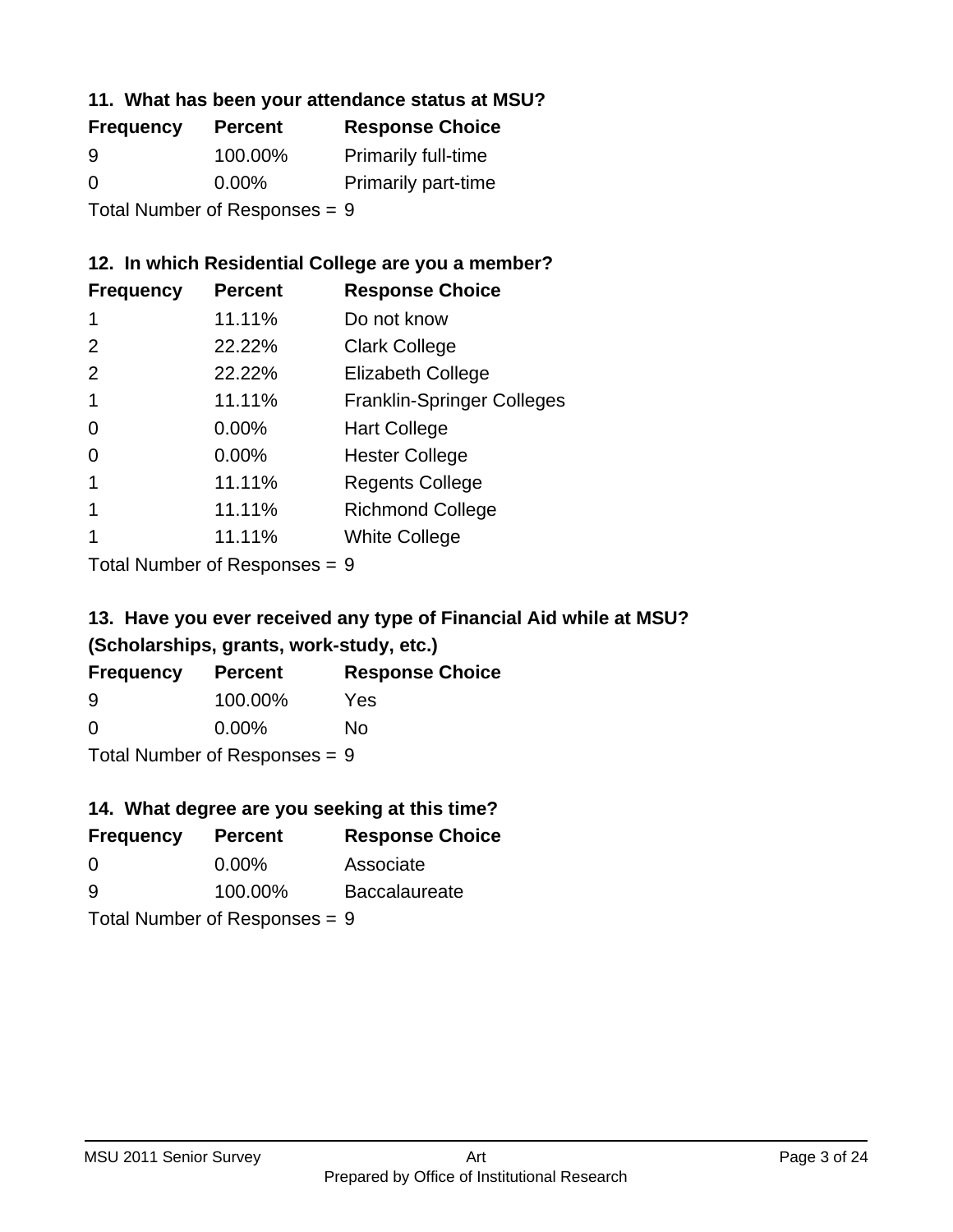**15. How many years will it take you to complete your degree from the point of your initial enrollment in college (including any time at a previous institution)?**

| <b>Frequency</b> | <b>Percent</b> | <b>Response Choice</b> |
|------------------|----------------|------------------------|
| $\Omega$         | 0.00%          | Two                    |
| 0                | 0.00%          | <b>Three</b>           |
| 2                | 22.22%         | Four                   |
| 5                | 55.56%         | Five                   |
|                  | 11.11%         | <b>Six</b>             |
|                  | 11.11%         | More than six          |
|                  |                |                        |

Total Number of Responses = 9

#### **16. In what range does your grade point average fall?**

| <b>Frequency</b> | <b>Percent</b> | <b>Response Choice</b> |
|------------------|----------------|------------------------|
| 0                | $0.00\%$       | $2.00 - 2.50$          |
| $\mathcal{P}$    | 22.22%         | $2.51 - 3.00$          |
| 6                | 66.67%         | $3.01 - 3.50$          |
|                  | 11.11%         | $3.51 - 4.00$          |
|                  |                |                        |

Total Number of Responses = 9

# **They are used to sort the data, and do not appear in this table Questions 17 and 18 relate to department and program information.**

#### **19. For what purpose did you enroll at MSU?**

| <b>Frequency</b>            | <b>Percent</b> | <b>Response Choice</b>                    |
|-----------------------------|----------------|-------------------------------------------|
| 0                           | $0.00\%$       | To receive an associate degree            |
| 9                           | 100.00%        | To receive a baccalaureate degree         |
| $\overline{0}$              | $0.00\%$       | To take a few job related courses         |
| $\Omega$                    | 0.00%          | To transfer to another college/university |
| Total Number of Despesses 0 |                |                                           |

Total Number of Responses = 9

# **20. What is the highest degree you eventually hope to receive?**

| <b>Frequency</b> | <b>Percent</b>             | <b>Response Choice</b> |
|------------------|----------------------------|------------------------|
| 0                | 0.00%                      | Associate              |
| $\Omega$         | 0.00%                      | <b>Baccalaureate</b>   |
| 8                | 88.89%                     | Graduate               |
|                  | 11.11%                     | Professional           |
|                  | Total Number of Deepersoon |                        |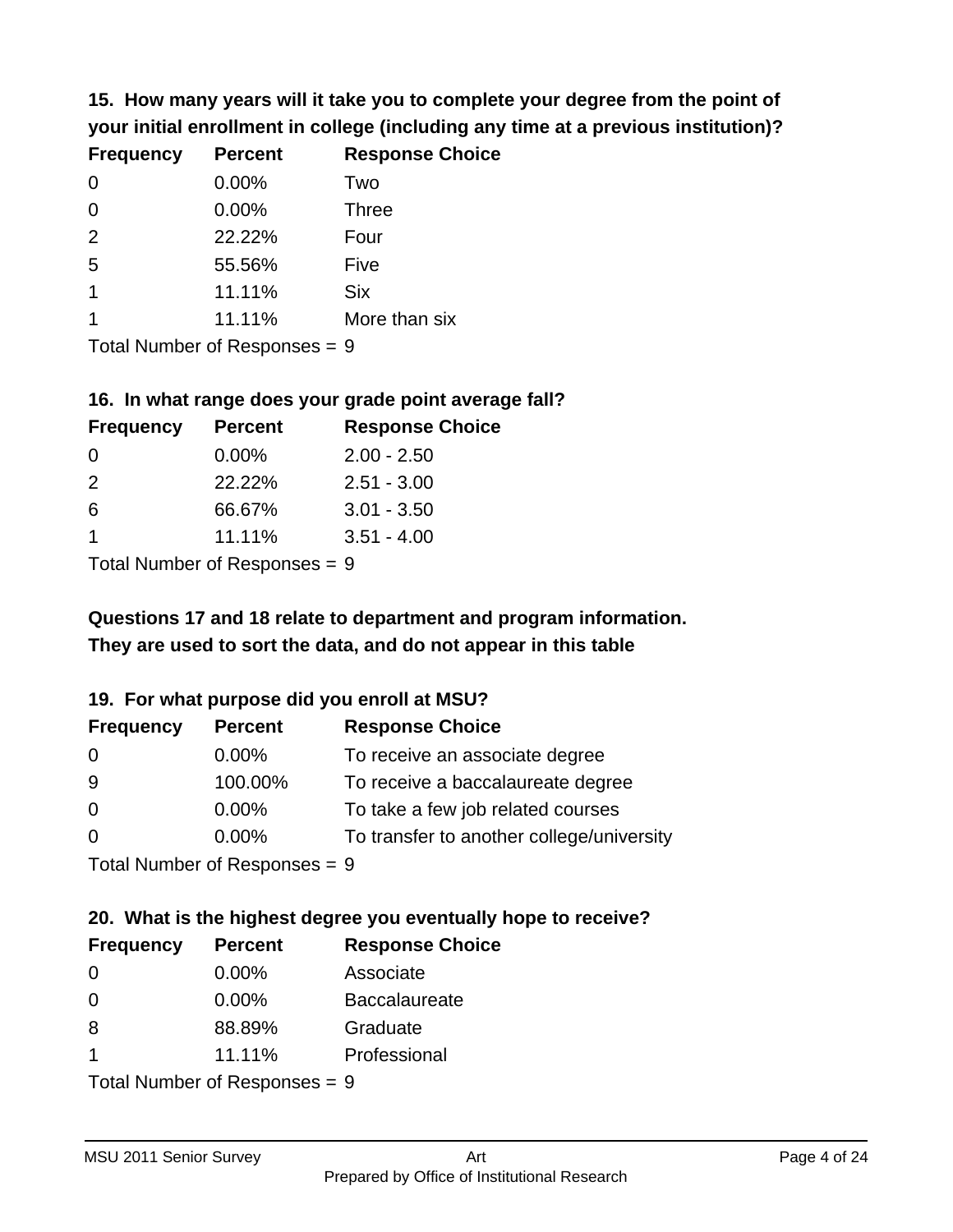#### **21. Which best describes your situation?**

| <b>Percent</b> | <b>Response Choice</b>               |
|----------------|--------------------------------------|
| 33.33%         | Did not change major/area            |
| 22.22%         | Did not initially declare major/area |
| 44.44%         | Changed major/area                   |
|                |                                      |

Total Number of Responses = 9

## **22. While school was in session during the past year, how many hours per week, on average, did you work for pay?**

| <b>Frequency</b> | <b>Percent</b> | <b>Response Choice</b> |
|------------------|----------------|------------------------|
| 2                | 22.22%         | Did not work           |
| 2                | 22.22%         | Worked 1-10 hrs        |
| 2                | 22.22%         | Worked 11-20 hrs       |
| 1                | 11.11%         | Worked 21-30 hrs       |
| 1                | 11.11%         | Worked 31-40 hrs       |
|                  | 11.11%         | Worked over 40 hrs     |
|                  |                |                        |

Total Number of Responses = 9

#### **23. For the most part, were classes offered at times convenient to you?**

| <b>Frequency</b>                | <b>Percent</b> | <b>Response Choice</b> |
|---------------------------------|----------------|------------------------|
| 8                               | 88.89%         | Yes                    |
| -1                              | 11.11%         | Nο                     |
| Total Number of Responses = $9$ |                |                        |

#### **24. If no, what time would you have preferred?**

| <b>Frequency</b>     | <b>Percent</b>                | <b>Response Choice</b> |
|----------------------|-------------------------------|------------------------|
| $\Omega$             | 0.00%                         | Late afternoon         |
| $\Omega$             | 0.00%                         | Evening                |
| 0                    | $0.00\%$                      | Weekend                |
| $\blacktriangleleft$ | 100.00%                       | During the day         |
|                      | Total Number of Responses = 1 |                        |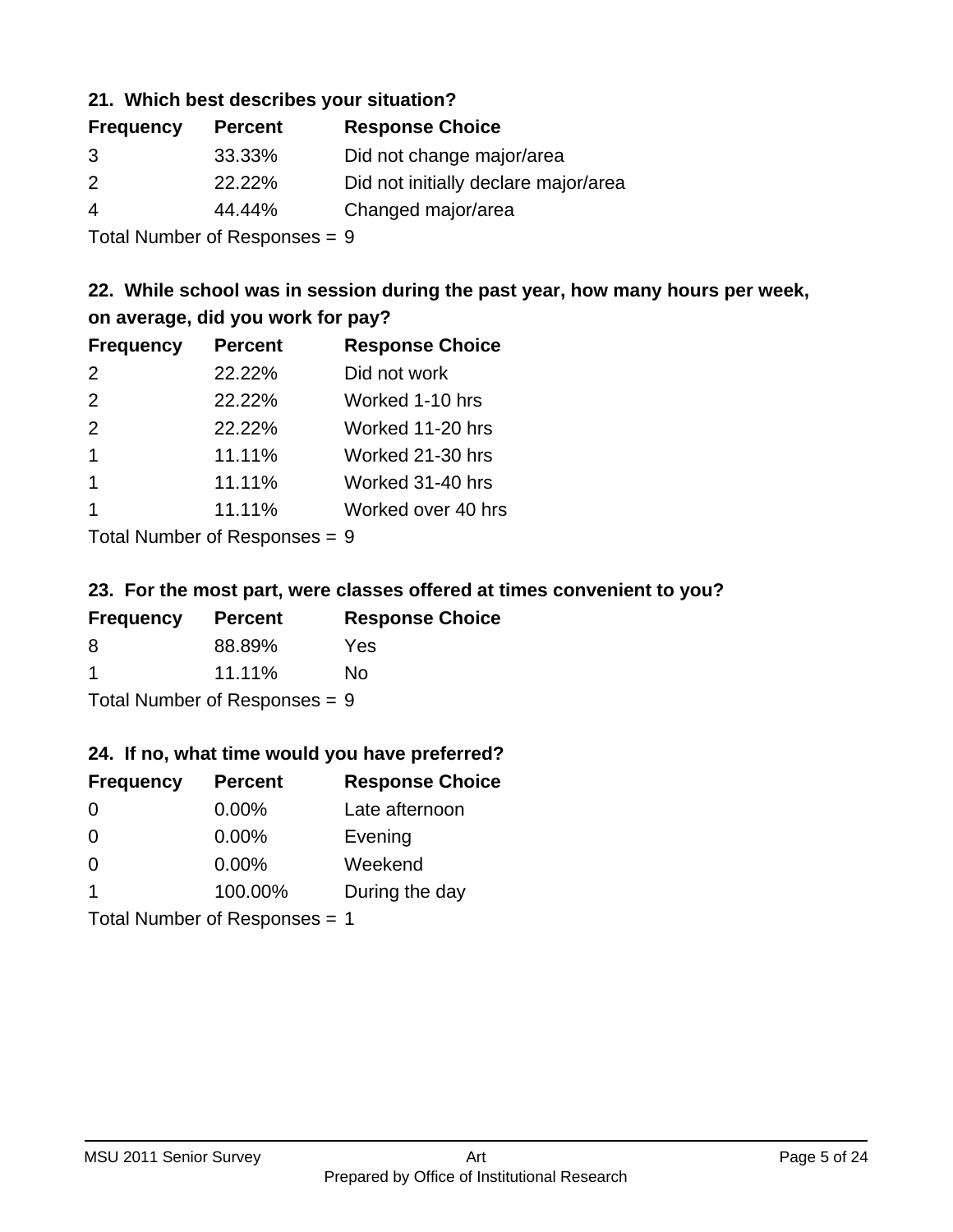#### **25. Which best describes the location where you completed the majority of your coursework?**

| <b>Frequency</b>           | <b>Percent</b> | <b>Response Choice</b> |
|----------------------------|----------------|------------------------|
| 8                          | 88.89%         | <b>Murray</b>          |
| 1                          | 11.11%         | Paducah                |
| 0                          | 0.00%          | Ft. Campbell           |
| $\overline{0}$             | 0.00%          | Madisonville           |
| $\overline{0}$             | 0.00%          | Hopkinsville           |
| 0                          | 0.00%          | Henderson              |
| $\overline{0}$             | 0.00%          | On the Internet        |
| 0                          | 0.00%          | Other                  |
| Total Number of Deepersoon |                | C                      |

Total Number of Responses = 9

## **26. Did you take any online courses while at Murray State?**

| <b>Frequency</b>                | <b>Percent</b> | <b>Response Choice</b> |
|---------------------------------|----------------|------------------------|
| -3                              | 33.33%         | Yes                    |
| -6                              | 66.67%         | Nο                     |
| Total Number of Responses $= 9$ |                |                        |

# **27. Did it take you an extra semester or more to complete degree requirements at Murray State?**

| <b>Frequency</b> | <b>Percent</b> | <b>Response Choice</b> |
|------------------|----------------|------------------------|
| -7               | 77.78%         | Yes                    |
| 2                | 22.22%         | No                     |
| - - -            |                |                        |

Total Number of Responses = 9

#### **28. If yes, why did it take you an extra semester or more?**

| <b>Frequency</b> | <b>Percent</b>                  | <b>Response Choice</b>                                       |
|------------------|---------------------------------|--------------------------------------------------------------|
| $\overline{0}$   | $0.00\%$                        | Work obligation limited my enrollment.                       |
| $\overline{1}$   | 12.50%                          | Family obligations limited my enrollment.                    |
| 2                | 25.00%                          | Tuition and other costs of attendance limited my enrollment. |
| 2                | 25.00%                          | A decision to change majors added to my requirements.        |
| 2                | 25.00%                          | A required course or courses were not offered.               |
| $\overline{0}$   | $0.00\%$                        | Credits were lost transferring to Murray State.              |
| $\mathbf{1}$     | 12.50%                          | Other                                                        |
|                  | Total Number of Reconnect $-$ 8 |                                                              |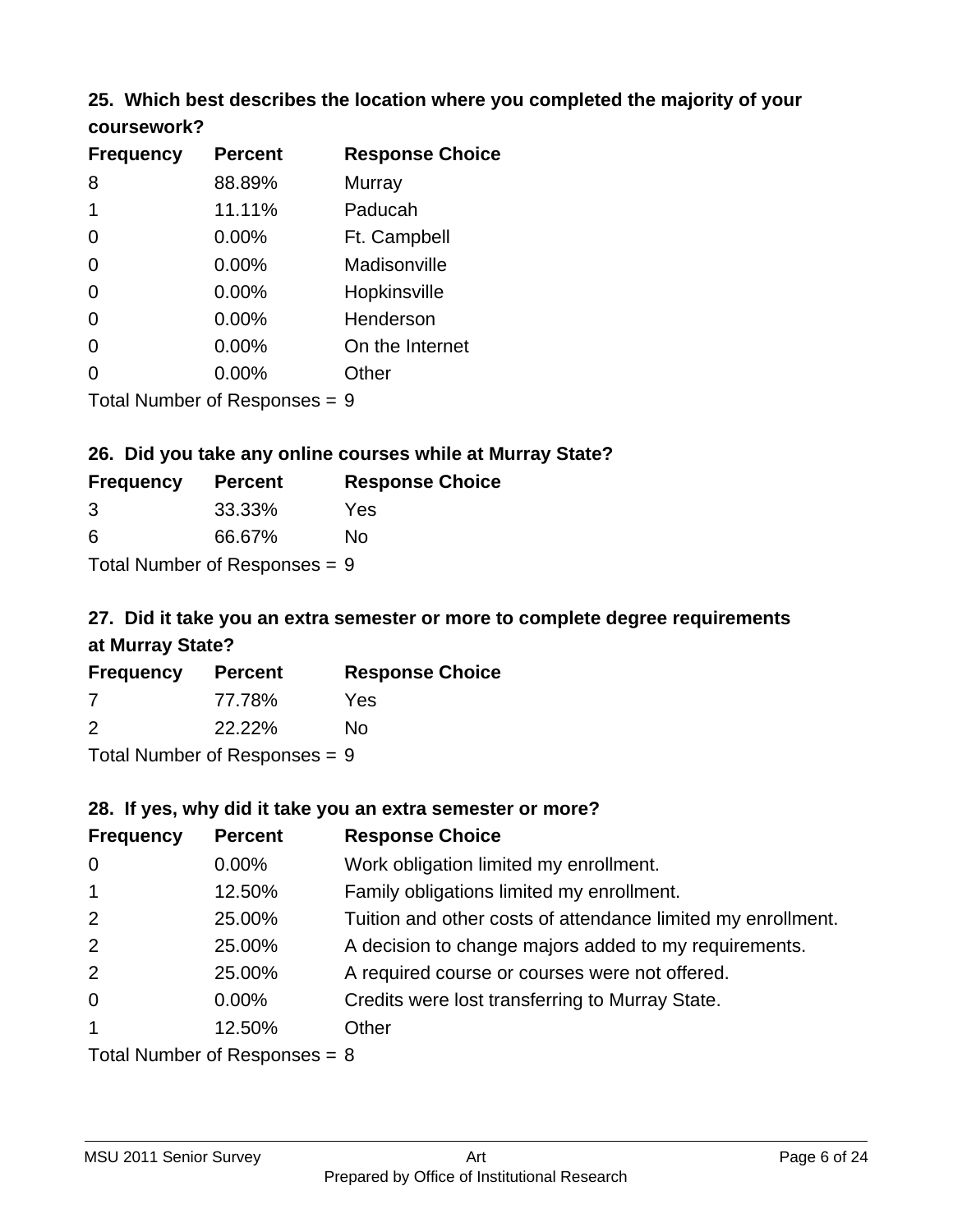## **29. Did you have trouble getting any course(s) you needed while at Murray State?**

| <b>Frequency</b> | <b>Percent</b>                  | <b>Response Choice</b> |
|------------------|---------------------------------|------------------------|
| -5               | 55.56%                          | Yes                    |
| -4               | 44.44%                          | Nο                     |
|                  | Total Number of Responses $= 9$ |                        |

## **30. If yes, why did you have trouble getting the course?**

| <b>Frequency</b> | <b>Percent</b> | <b>Response Choice</b>                                |
|------------------|----------------|-------------------------------------------------------|
| 2                | 33.33%         | Not offered the semester I needed it.                 |
| $\overline{1}$   | 16.67%         | Not offered at hours convenient to my work schedule.  |
| $\overline{1}$   | 16.67%         | Not offered at hours suitable for my school schedule. |
| 2                | 33.33%         | All course sections were closed.                      |
| $\overline{0}$   | $0.00\%$       | I was unaware of the prerequisites for the course.    |
|                  |                |                                                       |

Total Number of Responses  $= 6$ 

## **31. Which statement best describes your experience with off-campus coop/internship?**

| <b>Frequency</b> | <b>Percent</b> | <b>Response Choice</b>             |
|------------------|----------------|------------------------------------|
| 8                | 88.89%         | Cannot judge, I did not have one.  |
| $\mathbf 1$      | 11.11%         | My experience was very valuable.   |
| $\Omega$         | 0.00%          | My experience was valuable.        |
| $\Omega$         | 0.00%          | My experience was of little value. |
| $\Omega$         | 0.00%          | My experience was of no value.     |
|                  |                |                                    |

Total Number of Responses = 9

# **32. Which statement best describes your experience with on-campus faculty-directed research, scholarly, or creative project?**

| <b>Frequency</b> | <b>Percent</b>            | <b>Response Choice</b>             |
|------------------|---------------------------|------------------------------------|
| $\overline{4}$   | 44.44%                    | Cannot judge; I did not have one.  |
| 3                | 33.33%                    | My experience was very valuable.   |
| 2                | 22.22%                    | My experience was valuable.        |
| $\Omega$         | $0.00\%$                  | My experience was of little value. |
| $\Omega$         | 0.00%                     | My experience was of no value.     |
|                  | Total Number of Desponses |                                    |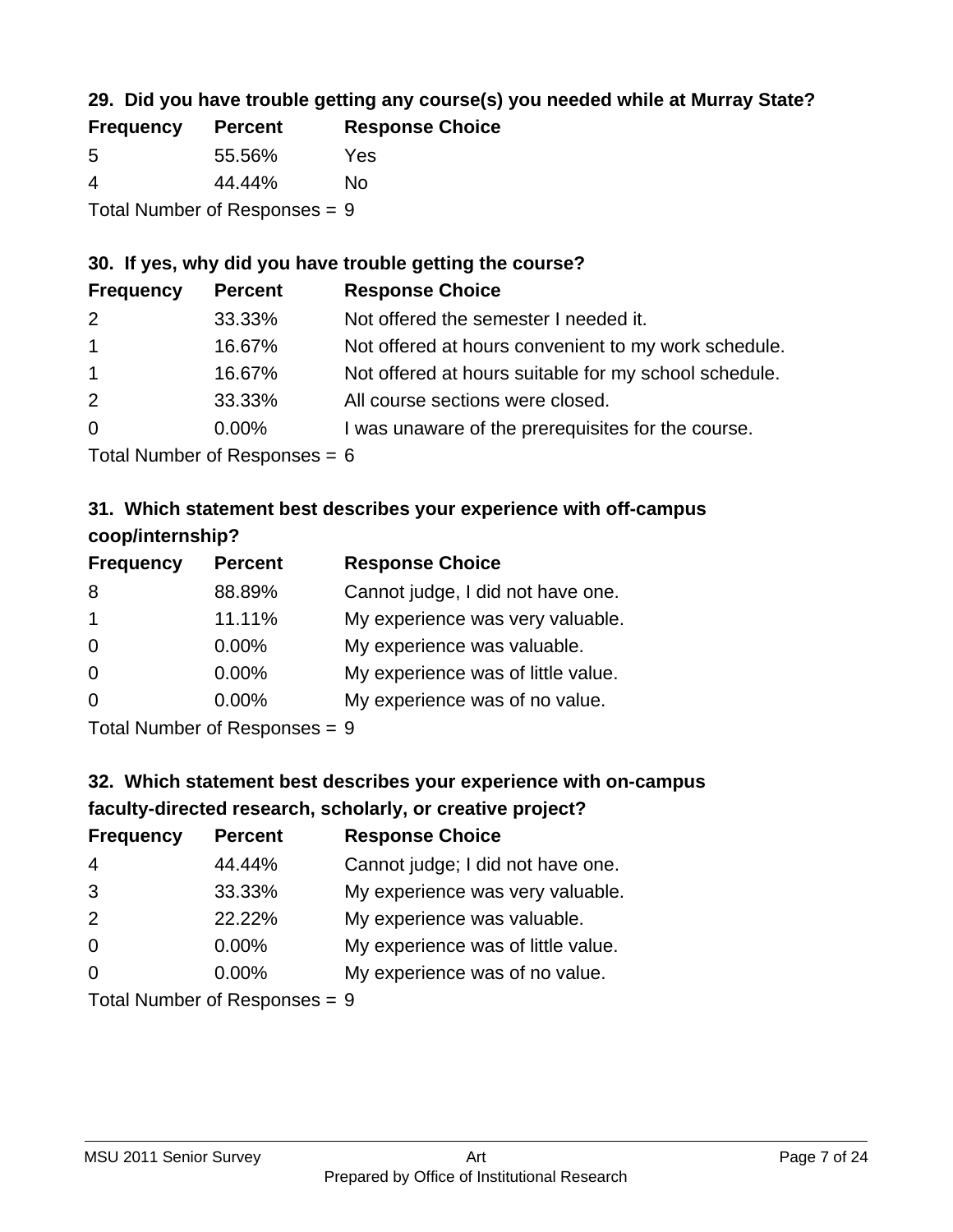#### **33. Which statement best describes your experience with academic advising in your major/area?**

| $\mathbf{u}$ yvu $\mathbf{u}$ yvu $\mathbf{u}$ |                |                                                       |
|------------------------------------------------|----------------|-------------------------------------------------------|
| <b>Frequency</b>                               | <b>Percent</b> | <b>Response Choice</b>                                |
| 0                                              | $0.00\%$       | Cannot judge; I did not make use of the opportunity.  |
| 8                                              | 88.89%         | I was satisfied with information my adviser provided. |
| $\mathbf{1}$                                   | 11.11%         | Advice was inaccurate, incomplete, or misleading.     |
| $\overline{0}$                                 | $0.00\%$       | My adviser was not available.                         |
|                                                |                |                                                       |

Total Number of Responses = 9

## **For questions 34-48, indicate the extent to which you were satisfied.**

| 34. Class size relative to type of course |  |  |  |  |  |  |  |  |
|-------------------------------------------|--|--|--|--|--|--|--|--|
|-------------------------------------------|--|--|--|--|--|--|--|--|

| <b>Frequency</b>                | <b>Percent</b> | <b>Response Choice</b> |  |
|---------------------------------|----------------|------------------------|--|
| -5                              | 55.56%         | Very satisfied         |  |
| 4                               | 44.44%         | Satisfied              |  |
| $\Omega$                        | 0.00%          | <b>Dissatisfied</b>    |  |
| 0                               | 0.00%          | Very dissatisfied      |  |
| Total Number of Poenonces $= 0$ |                |                        |  |

Total Number of Responses = 9

#### **35. Out-of-class availability of faculty**

| <b>Frequency</b>          | <b>Percent</b> | <b>Response Choice</b> |
|---------------------------|----------------|------------------------|
| 3                         | 33.33%         | Very satisfied         |
| 6                         | 66.67%         | Satisfied              |
| $\Omega$                  | $0.00\%$       | <b>Dissatisfied</b>    |
| $\Omega$                  | 0.00%          | Very dissatisfied      |
| Total Number of Deepensee |                |                        |

Total Number of Responses = 9

## **36. Effectiveness of your high school preparation for college work**

| <b>Frequency</b> | <b>Percent</b>                  | <b>Response Choice</b> |
|------------------|---------------------------------|------------------------|
| $\mathcal{P}$    | 22.22%                          | Very satisfied         |
| 3                | 33.33%                          | Satisfied              |
| 4                | 44.44%                          | <b>Dissatisfied</b>    |
| $\Omega$         | 0.00%                           | Very dissatisfied      |
|                  | Total Number of Responses = $9$ |                        |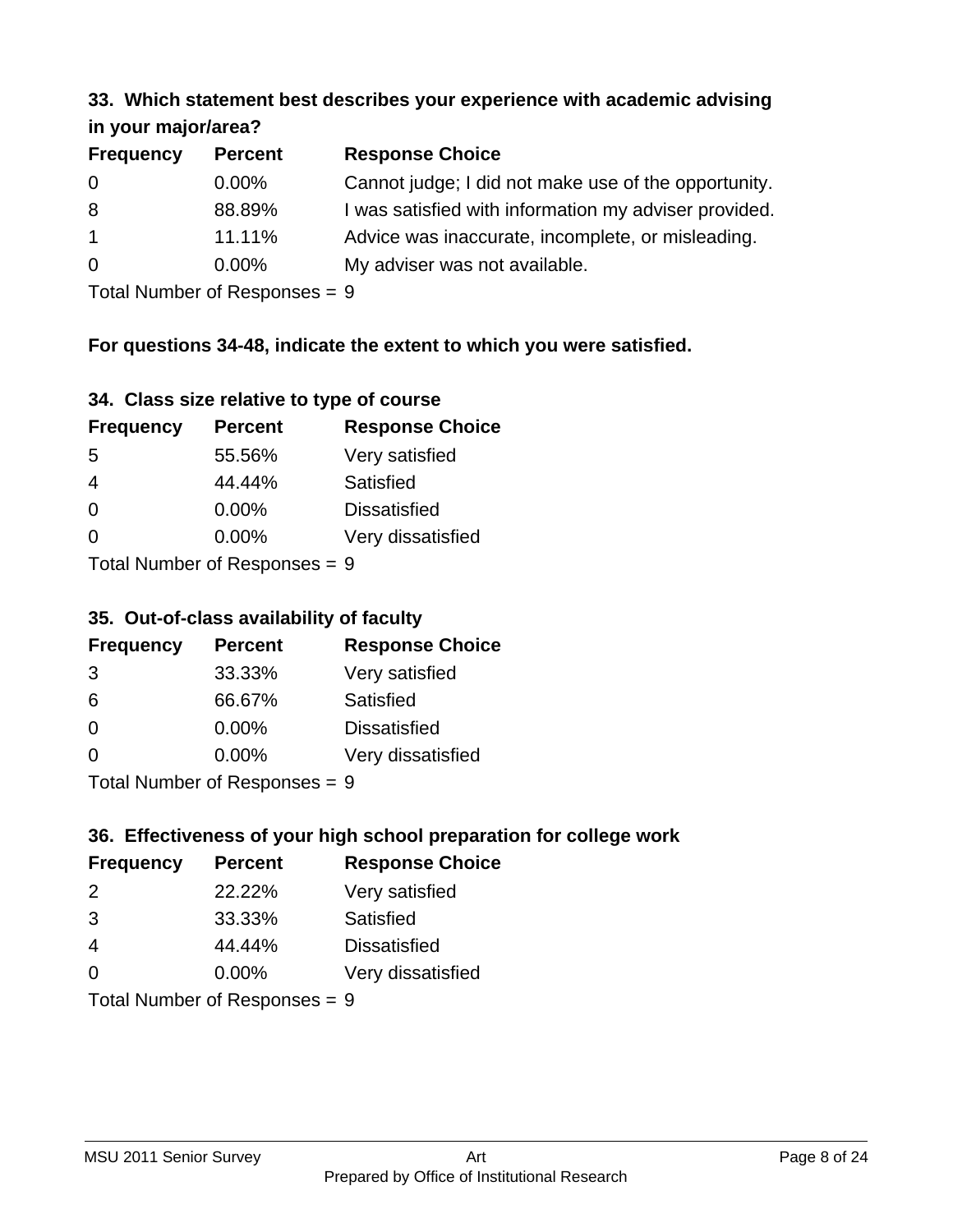## **37. Fairness of faculty in their treatment of individual students**

| <b>Frequency</b> | <b>Percent</b> | <b>Response Choice</b> |
|------------------|----------------|------------------------|
| 4                | 44.44%         | Very satisfied         |
| 3                | 33.33%         | Satisfied              |
| 2                | 22.22%         | <b>Dissatisfied</b>    |
| $\Omega$         | $0.00\%$       | Very dissatisfied      |
|                  |                |                        |

Total Number of Responses = 9

#### **38. Overall quality of instruction at Murray State**

| <b>Frequency</b> | <b>Percent</b> | <b>Response Choice</b> |
|------------------|----------------|------------------------|
| 4                | 44.44%         | Very satisfied         |
| $\overline{4}$   | 44.44%         | Satisfied              |
| $\overline{1}$   | 11.11%         | <b>Dissatisfied</b>    |
| $\Omega$         | 0.00%          | Very dissatisfied      |
|                  |                |                        |

Total Number of Responses = 9

## **39. Quality of instruction in University Studies (General Education) courses**

| <b>Frequency</b> | <b>Percent</b>                                                                                                 | <b>Response Choice</b> |
|------------------|----------------------------------------------------------------------------------------------------------------|------------------------|
|                  | 12.50%                                                                                                         | Very satisfied         |
| 6                | 75.00%                                                                                                         | Satisfied              |
|                  | 12.50%                                                                                                         | <b>Dissatisfied</b>    |
| $\Omega$         | 0.00%                                                                                                          | Very dissatisfied      |
|                  | The INDIAN Contract Contract in the Contract of Contract of Contract of Contract of Contract of Contract of Co |                        |

Total Number of Responses = 8

#### **40. Quality of instruction in your major**

| <b>Frequency</b>          | <b>Percent</b> | <b>Response Choice</b> |
|---------------------------|----------------|------------------------|
| 8                         | 88.89%         | Very satisfied         |
| -1                        | 11.11%         | Satisfied              |
| $\Omega$                  | $0.00\%$       | <b>Dissatisfied</b>    |
| $\Omega$                  | 0.00%          | Very dissatisfied      |
| Total Number of Deepensee |                |                        |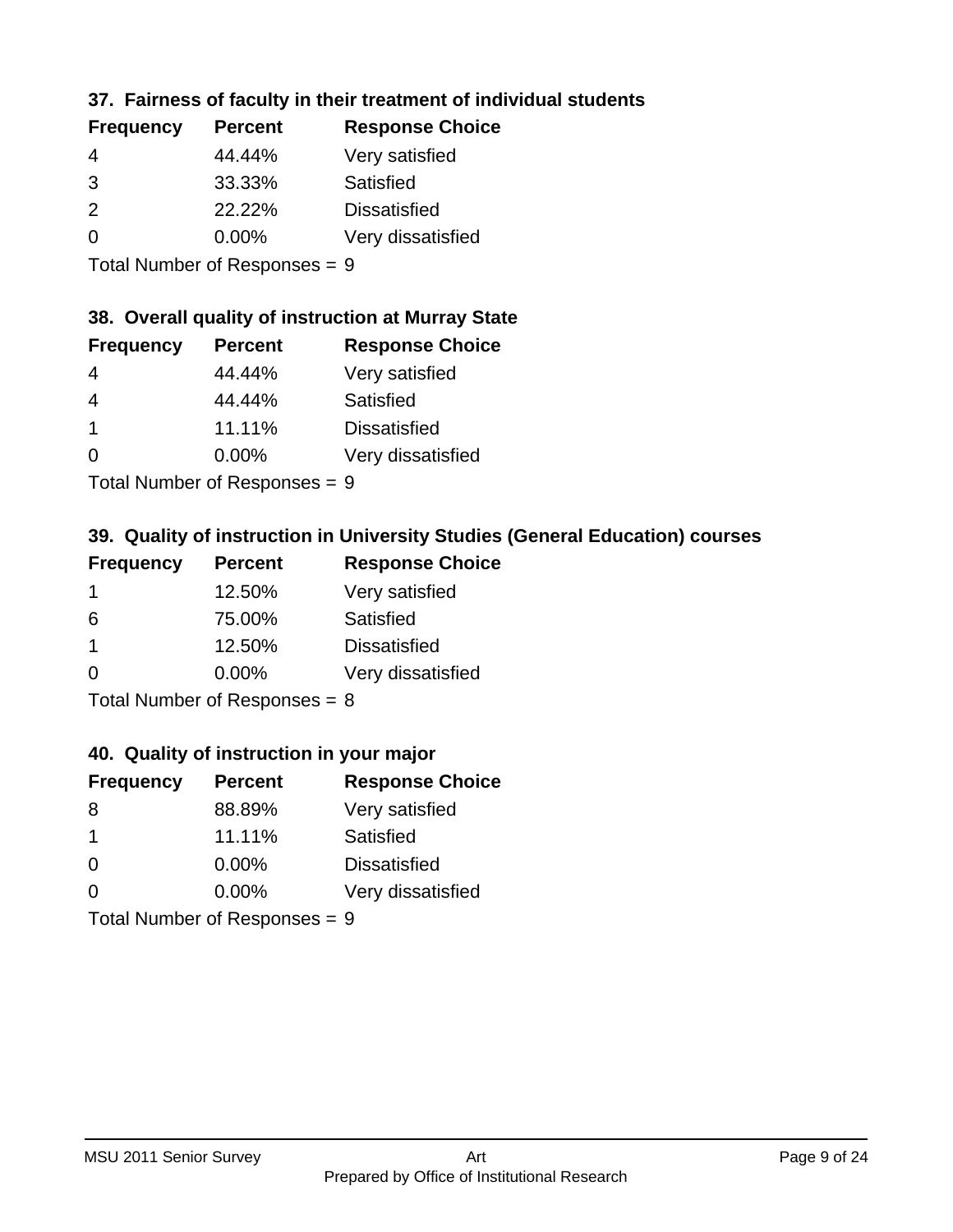## **41. Clarity of program objectives in your major**

| <b>Frequency</b> | <b>Percent</b> | <b>Response Choice</b> |
|------------------|----------------|------------------------|
| .5               | 55.56%         | Very satisfied         |
| 4                | 44.44%         | Satisfied              |
| $\Omega$         | $0.00\%$       | <b>Dissatisfied</b>    |
| ∩                | $0.00\%$       | Very dissatisfied      |
|                  |                |                        |

Total Number of Responses = 9

#### **42. Intellectual challenge of the academic program**

| <b>Frequency</b> | <b>Percent</b> | <b>Response Choice</b> |
|------------------|----------------|------------------------|
| 6                | 66.67%         | Very satisfied         |
| 3                | 33.33%         | Satisfied              |
| $\Omega$         | 0.00%          | <b>Dissatisfied</b>    |
| $\Omega$         | 0.00%          | Very dissatisfied      |
|                  |                |                        |

Total Number of Responses = 9

## **43. Encouragement and information from your major department for employment after graduation**

| <b>Frequency</b>     | <b>Percent</b> | <b>Response Choice</b> |
|----------------------|----------------|------------------------|
| 3                    | 33.33%         | Very satisfied         |
| 3                    | 33.33%         | Satisfied              |
| $\blacktriangleleft$ | 11.11%         | <b>Dissatisfied</b>    |
| 2                    | 22.22%         | Very dissatisfied      |
|                      |                |                        |

Total Number of Responses = 9

## **44. Availability of opportunities to engage in a faculty-mentored research,**

#### **scholarly, or creative project in your area of study/interest**

| <b>Frequency</b> | <b>Percent</b> | <b>Response Choice</b> |
|------------------|----------------|------------------------|
|                  | 11.11%         | Very satisfied         |
| 7                | 77.78%         | Satisfied              |
| $\overline{1}$   | 11.11%         | <b>Dissatisfied</b>    |
| $\Omega$         | 0.00%          | Very dissatisfied      |
|                  |                |                        |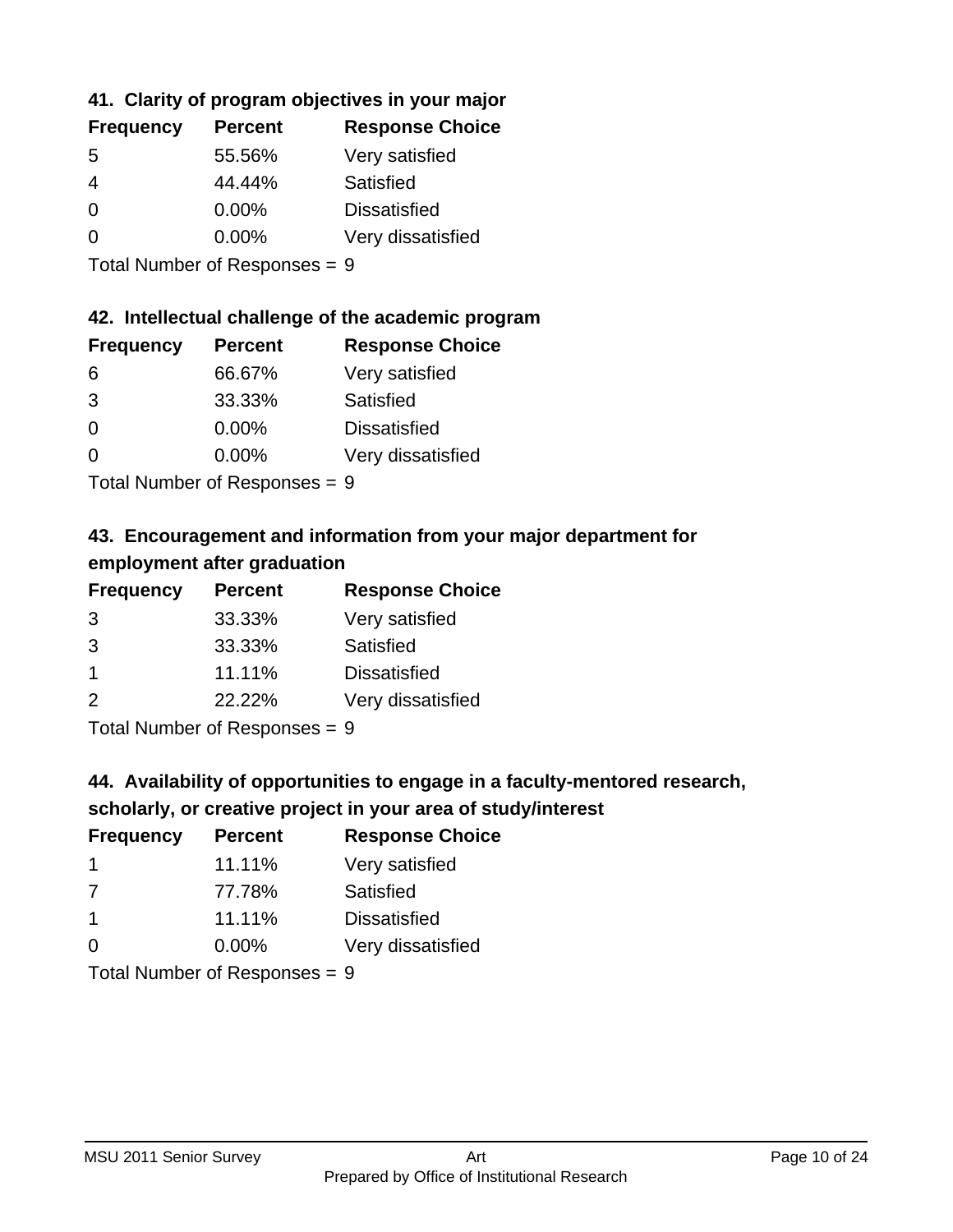#### **45. Library hours**

| <b>Frequency</b> | <b>Percent</b> | <b>Response Choice</b> |
|------------------|----------------|------------------------|
| $\mathcal{P}$    | 22.22%         | Very satisfied         |
| 5                | 55.56%         | Satisfied              |
| $\mathcal{P}$    | 22.22%         | <b>Dissatisfied</b>    |
| $\Omega$         | $0.00\%$       | Very dissatisfied      |
|                  |                |                        |

Total Number of Responses = 9

## **46. Effectiveness of library personnel in meeting your information needs**

| <b>Frequency</b> | <b>Percent</b> | <b>Response Choice</b> |
|------------------|----------------|------------------------|
| 3                | 33.33%         | Very satisfied         |
| 4                | 44.44%         | Satisfied              |
| $\mathcal{P}$    | 22.22%         | <b>Dissatisfied</b>    |
| $\Omega$         | $0.00\%$       | Very dissatisfied      |
|                  |                |                        |

Total Number of Responses = 9

## **47. Access to library resources on hand**

| <b>Frequency</b> | <b>Percent</b>                         | <b>Response Choice</b> |
|------------------|----------------------------------------|------------------------|
|                  | 11.11%                                 | Very satisfied         |
| 6                | 66.67%                                 | Satisfied              |
|                  | 11.11%                                 | <b>Dissatisfied</b>    |
|                  | 11.11%                                 | Very dissatisfied      |
|                  | $\mathbf{r}$ . The set of $\mathbf{r}$ |                        |

Total Number of Responses  $= 9$ 

#### **48. Electronic access to library resources**

| <b>Frequency</b>              | <b>Percent</b> | <b>Response Choice</b> |
|-------------------------------|----------------|------------------------|
| $\mathcal{P}$                 | 22.22%         | Very satisfied         |
| 4                             | 44.44%         | Satisfied              |
| 2                             | 22.22%         | <b>Dissatisfied</b>    |
| -1                            | 11.11%         | Very dissatisfied      |
| Total Number of Responses = 9 |                |                        |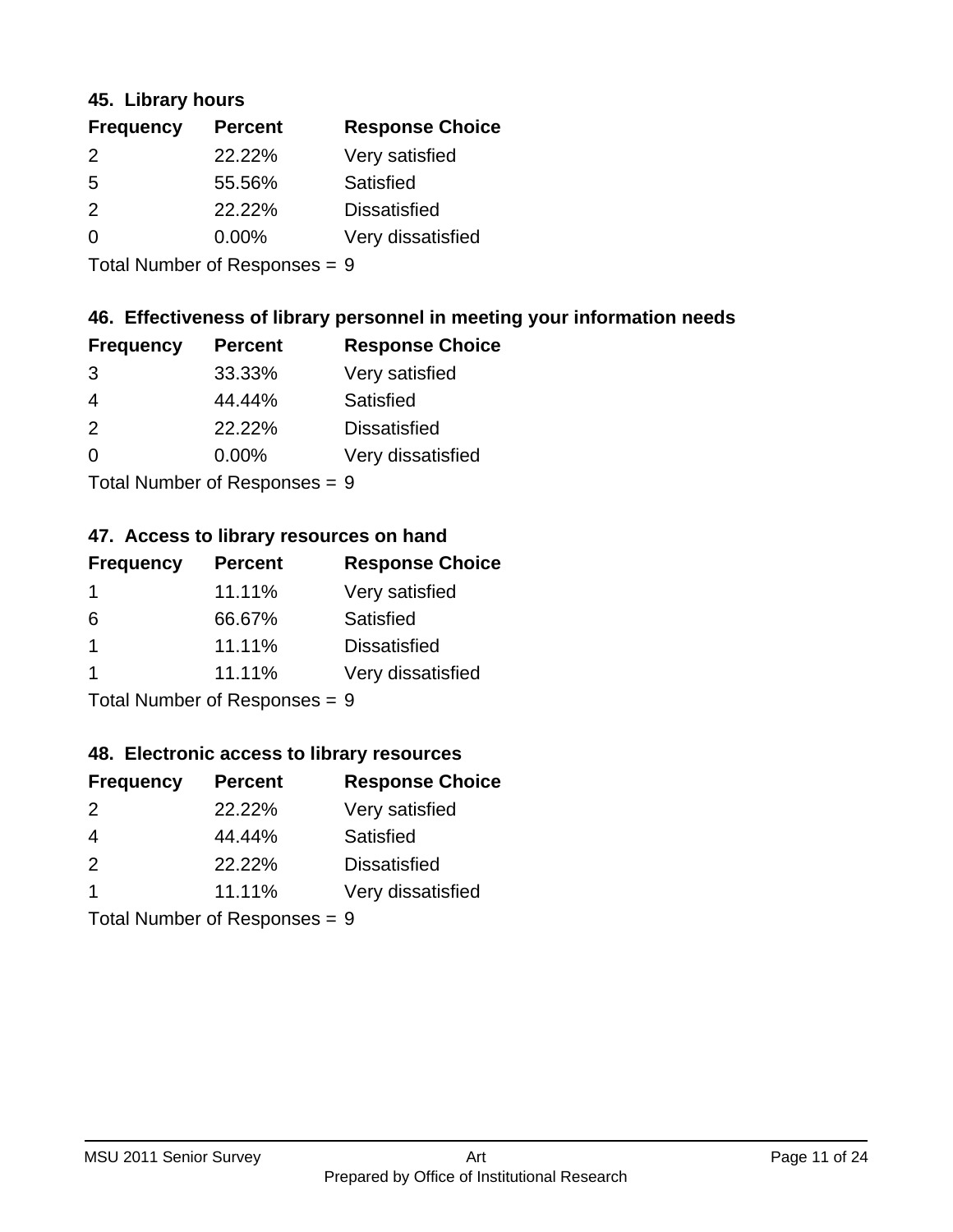**was in helping you achieve these goals. For questions 49-55, please indicate how effective University Studies at MSU** 

## **49. Writing Skills**

| <b>Frequency</b>              | <b>Percent</b> | <b>Response Choice</b> |
|-------------------------------|----------------|------------------------|
| $\mathcal{P}$                 | 22.22%         | Very effective         |
| 7                             | 77.78%         | Effective              |
| $\Omega$                      | $0.00\%$       | Ineffective            |
| $\Omega$                      | $0.00\%$       | Very ineffective       |
| Total Number of Responses = 9 |                |                        |

## **50. Speaking Skills**

| <b>Frequency</b>           | <b>Percent</b> | <b>Response Choice</b> |
|----------------------------|----------------|------------------------|
| $\Omega$                   | 0.00%          | Very effective         |
| -9                         | 100.00%        | Effective              |
| $\Omega$                   | 0.00%          | Ineffective            |
| 0                          | 0.00%          | Very ineffective       |
| Total Number of Denonone – |                |                        |

Total Number of Responses = 9

#### **51. Critical Thinking Skills**

| <b>Frequency</b> | <b>Percent</b>            | <b>Response Choice</b> |
|------------------|---------------------------|------------------------|
| $\mathcal{P}$    | 22.22%                    | Very effective         |
| 7                | 77.78%                    | Effective              |
| $\Omega$         | 0.00%                     | Ineffective            |
| $\Omega$         | 0.00%                     | Very ineffective       |
|                  | Total Number of Desperace |                        |

Total Number of Responses = 9

## **52. Computer Technology**

| <b>Frequency</b>              | <b>Percent</b> | <b>Response Choice</b> |
|-------------------------------|----------------|------------------------|
| $\mathcal{P}$                 | 22.22%         | Very effective         |
| $\overline{4}$                | 44.44%         | Effective              |
| 2                             | 22.22%         | Ineffective            |
| -1                            | 11.11%         | Very ineffective       |
| Total Number of Responses = 9 |                |                        |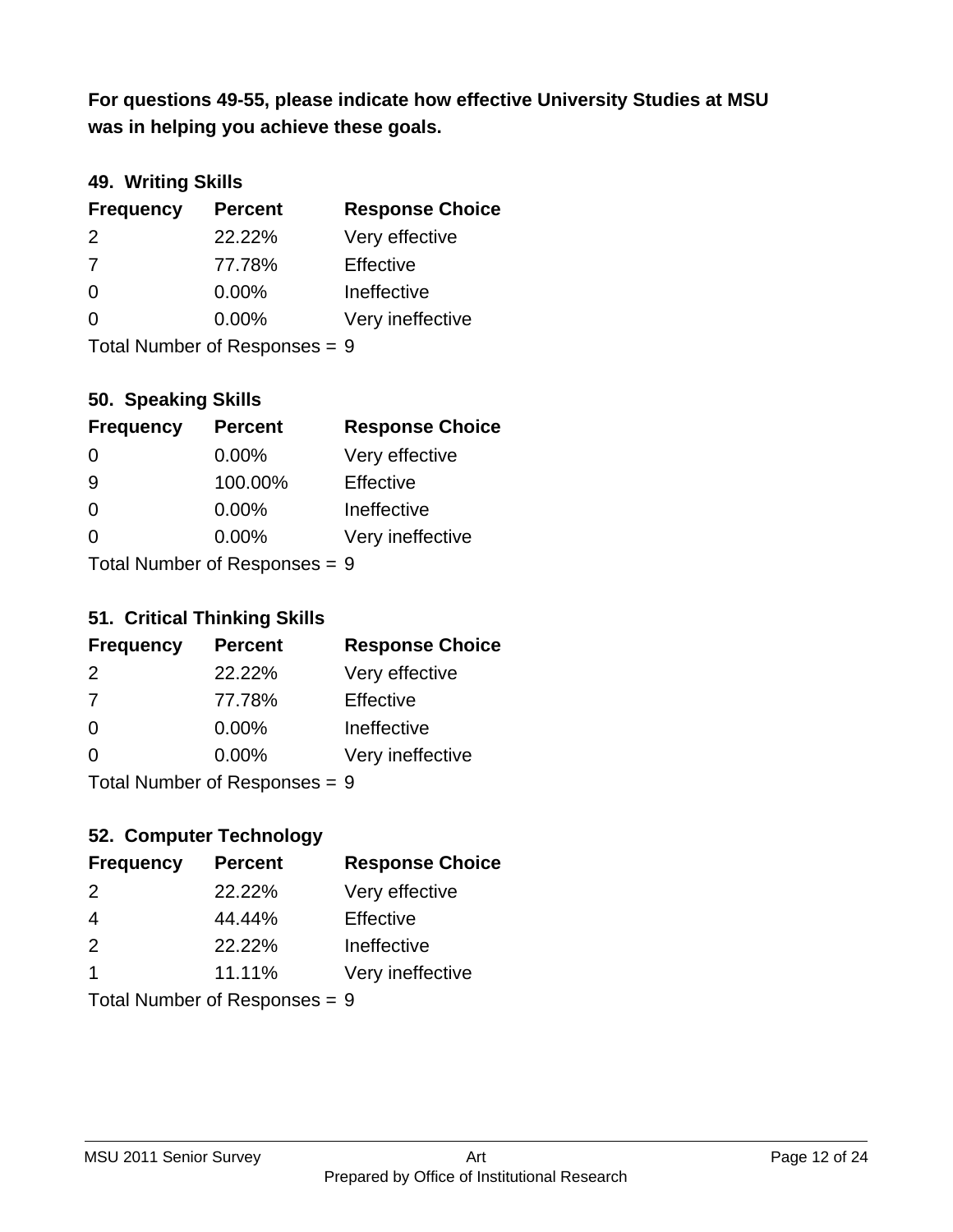## **53. General Knowledge in the liberal arts and sciences**

| <b>Frequency</b> | <b>Percent</b> | <b>Response Choice</b> |
|------------------|----------------|------------------------|
| $\mathcal{P}$    | 22.22%         | Very effective         |
| 6                | 66.67%         | Effective              |
|                  | 11.11%         | Ineffective            |
| ∩                | $0.00\%$       | Very ineffective       |
|                  |                |                        |

Total Number of Responses = 9

### **54. International Perspectives**

| <b>Frequency</b> | <b>Percent</b> | <b>Response Choice</b> |
|------------------|----------------|------------------------|
| 3                | 33.33%         | Very effective         |
| -5               | 55.56%         | Effective              |
| 1                | 11.11%         | Ineffective            |
| ∩                | 0.00%          | Very ineffective       |
|                  |                |                        |

Total Number of Responses = 9

## **55. Stimulation of interest in areas outside your chosen field of study**

| <b>Frequency</b> | <b>Percent</b>                 | <b>Response Choice</b> |
|------------------|--------------------------------|------------------------|
|                  | 11.11%                         | Very effective         |
| 6                | 66.67%                         | Effective              |
| 2                | 22.22%                         | Ineffective            |
| $\Omega$         | 0.00%                          | Very ineffective       |
|                  | Tatal Manufacture Construction |                        |

Total Number of Responses = 9

## **For questions 56-83, please indicate how satisfactorily the following met your needs**

#### **56. African-American Student Services**

| <b>Frequency</b> | <b>Percent</b>                | <b>Response Choice</b> |
|------------------|-------------------------------|------------------------|
| 9                | 100.00%                       | Did not use            |
| $\Omega$         | 0.00%                         | Very satisfied         |
| $\Omega$         | 0.00%                         | Satisfied              |
| $\Omega$         | 0.00%                         | <b>Dissatisfied</b>    |
| $\Omega$         | $0.00\%$                      | Very dissatisfied      |
|                  | Total Number of Responses = 9 |                        |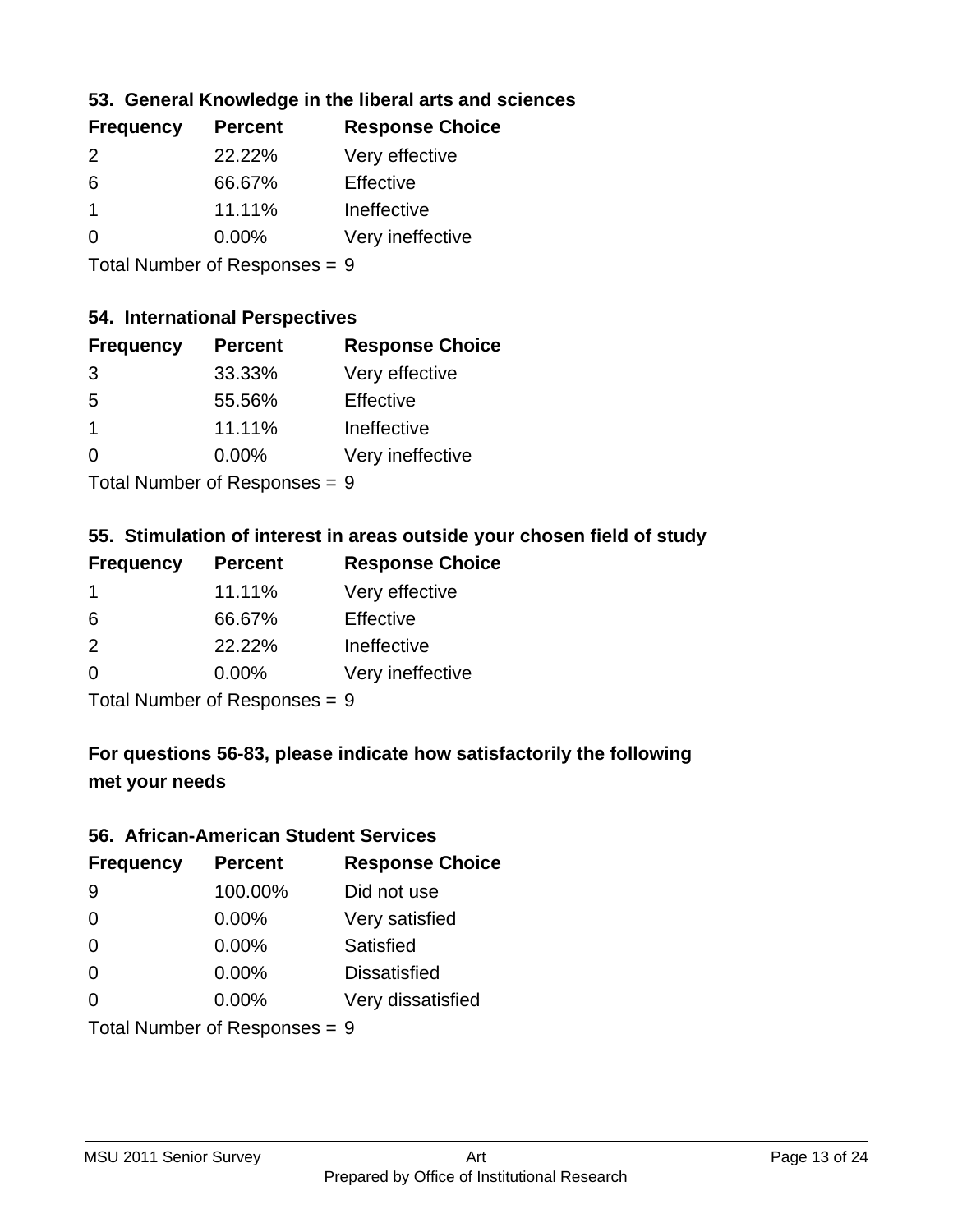#### **57. Career Services Office**

| <b>Frequency</b> | <b>Percent</b> | <b>Response Choice</b> |
|------------------|----------------|------------------------|
|                  | 44.44%         | Did not use            |
| 1                | 11.11%         | Very satisfied         |
| 2                | 22.22%         | Satisfied              |
| $\mathcal{P}$    | 22.22%         | <b>Dissatisfied</b>    |
|                  | $0.00\%$       | Very dissatisfied      |
|                  |                |                        |

Total Number of Responses = 9

## **58. Counseling and Testing Center**

| <b>Frequency</b>          | <b>Percent</b> | <b>Response Choice</b> |
|---------------------------|----------------|------------------------|
| 9                         | 100.00%        | Did not use            |
| 0                         | 0.00%          | Very satisfied         |
| $\Omega$                  | 0.00%          | <b>Satisfied</b>       |
| $\Omega$                  | 0.00%          | <b>Dissatisfied</b>    |
| 0                         | $0.00\%$       | Very dissatisfied      |
| Total Number of Desponses |                |                        |

Total Number of Responses = 9

#### **59. Cultural programming and activities**

| <b>Frequency</b>                | <b>Percent</b> | <b>Response Choice</b> |
|---------------------------------|----------------|------------------------|
| 8                               | 88.89%         | Did not use            |
| $\Omega$                        | $0.00\%$       | Very satisfied         |
| $\mathbf 1$                     | 11.11%         | Satisfied              |
| $\Omega$                        | $0.00\%$       | <b>Dissatisfied</b>    |
| $\Omega$                        | $0.00\%$       | Very dissatisfied      |
| Total Number of Responses $= 9$ |                |                        |

## **60. E-study courses**

| <b>Frequency</b> | <b>Percent</b>                | <b>Response Choice</b> |
|------------------|-------------------------------|------------------------|
| 5                | 55.56%                        | Did not use            |
| $\mathbf 1$      | 11.11%                        | Very satisfied         |
| 2                | 22.22%                        | Satisfied              |
| $\mathbf{1}$     | 11.11%                        | <b>Dissatisfied</b>    |
| $\Omega$         | $0.00\%$                      | Very dissatisfied      |
|                  | Total Number of Responses = 9 |                        |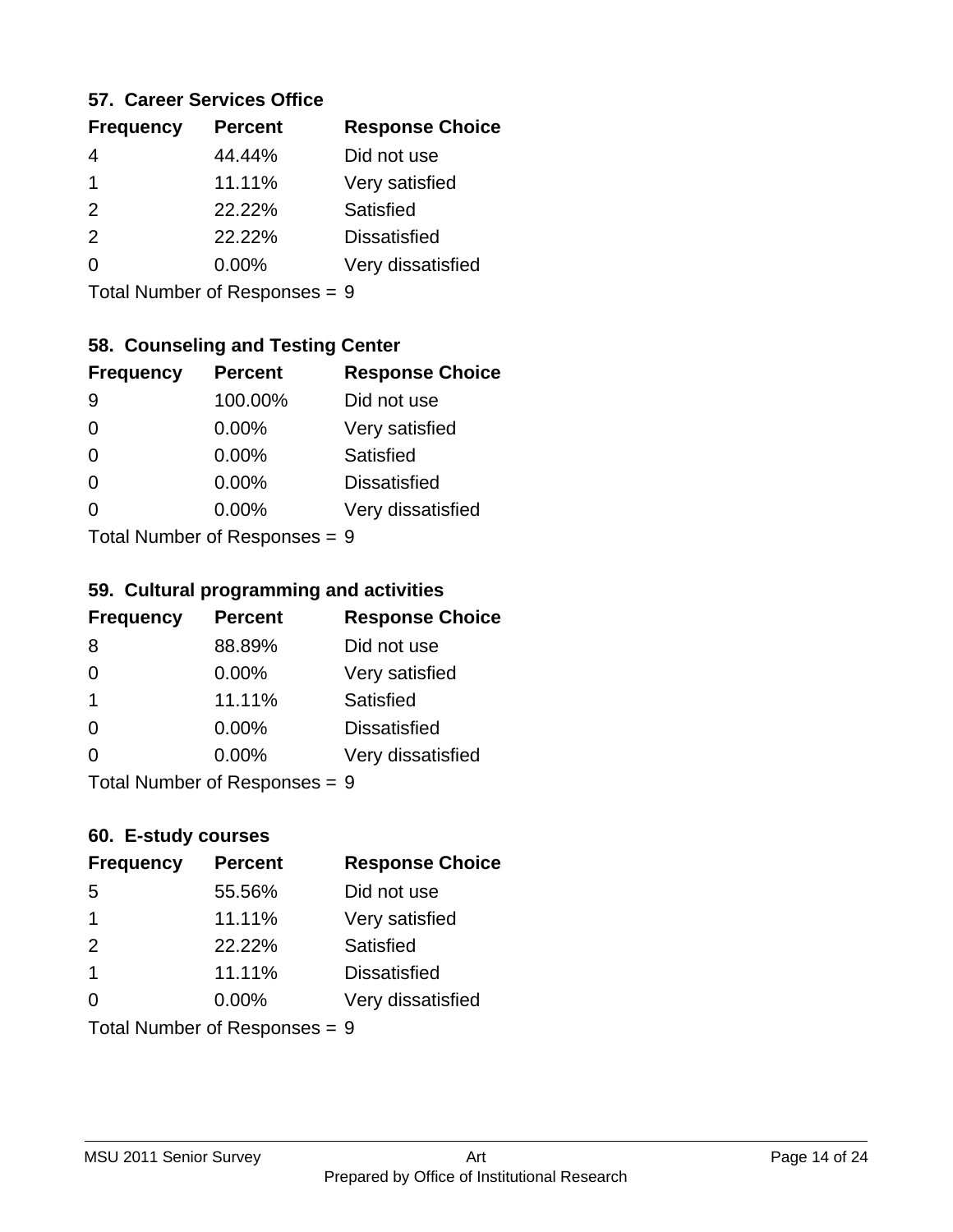#### **61. Food Services**

| <b>Frequency</b> | <b>Percent</b> | <b>Response Choice</b> |
|------------------|----------------|------------------------|
| $\mathcal{P}$    | 22.22%         | Did not use            |
|                  | 11.11%         | Very satisfied         |
| 5                | 55.56%         | Satisfied              |
|                  | 11.11%         | <b>Dissatisfied</b>    |
| ∩                | 0.00%          | Very dissatisfied      |
|                  |                |                        |

Total Number of Responses = 9

## **62. Greek life and activities**

| <b>Frequency</b>                | <b>Percent</b> | <b>Response Choice</b> |
|---------------------------------|----------------|------------------------|
|                                 | 77.78%         | Did not use            |
| $\Omega$                        | 0.00%          | Very satisfied         |
| 2                               | 22.22%         | Satisfied              |
| $\Omega$                        | 0.00%          | <b>Dissatisfied</b>    |
| 0                               | 0.00%          | Very dissatisfied      |
| Total Number of Poenonces $= 0$ |                |                        |

I otal Number of Responses = 9

#### **63. Health Services**

| <b>Frequency</b> | <b>Percent</b> | <b>Response Choice</b> |
|------------------|----------------|------------------------|
| 3                | 33.33%         | Did not use            |
| 1                | 11.11%         | Very satisfied         |
| 5                | 55.56%         | Satisfied              |
| $\Omega$         | 0.00%          | <b>Dissatisfied</b>    |
| $\Omega$         | 0.00%          | Very dissatisfied      |
|                  |                |                        |

Total Number of Responses = 9

#### **64. Honor Societies/Departmental Clubs/Special Interest Organizations**

| <b>Frequency</b> | <b>Percent</b>                | <b>Response Choice</b> |
|------------------|-------------------------------|------------------------|
| 3                | 33.33%                        | Did not use            |
| $\overline{4}$   | 44.44%                        | Very satisfied         |
| 2                | 22.22%                        | <b>Satisfied</b>       |
| 0                | $0.00\%$                      | <b>Dissatisfied</b>    |
| $\Omega$         | 0.00%                         | Very dissatisfied      |
|                  | Total Number of Responses = 9 |                        |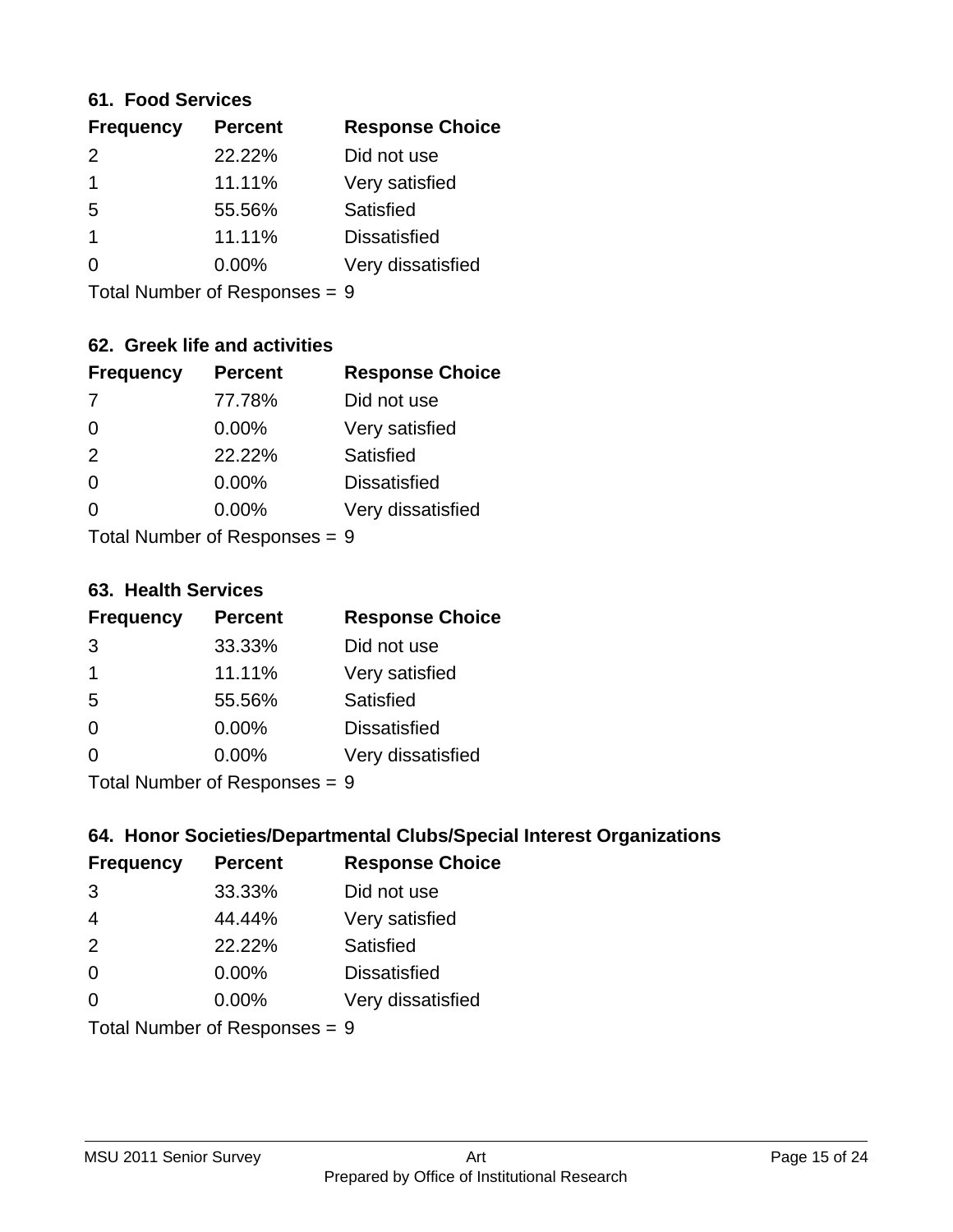#### **65. International Programs and activities**

| <b>Frequency</b> | <b>Percent</b> | <b>Response Choice</b> |
|------------------|----------------|------------------------|
| 6                | 66.67%         | Did not use            |
| $\mathcal{P}$    | 22.22%         | Very satisfied         |
| $\overline{1}$   | 11.11%         | Satisfied              |
| 0                | 0.00%          | <b>Dissatisfied</b>    |
|                  | 0.00%          | Very dissatisfied      |
|                  |                |                        |

Total Number of Responses = 9

## **66. International student support services**

| <b>Frequency</b>          | <b>Percent</b> | <b>Response Choice</b> |
|---------------------------|----------------|------------------------|
| 8                         | 88.89%         | Did not use            |
| 0                         | 0.00%          | Very satisfied         |
| 1                         | 11.11%         | Satisfied              |
| ∩                         | 0.00%          | <b>Dissatisfied</b>    |
| ∩                         | 0.00%          | Very dissatisfied      |
| Total Number of Desponses |                |                        |

Total Number of Responses = 9

#### **67. Intramural Sports and Recreation**

| <b>Frequency</b>          | <b>Percent</b> | <b>Response Choice</b> |
|---------------------------|----------------|------------------------|
| 6                         | 66.67%         | Did not use            |
| 2                         | 22.22%         | Very satisfied         |
| $\overline{1}$            | 11.11%         | <b>Satisfied</b>       |
| $\Omega$                  | 0.00%          | <b>Dissatisfied</b>    |
| ∩                         | 0.00%          | Very dissatisfied      |
| Total Number of Deepensee |                |                        |

Total Number of Responses = 9

## **68. Lowry Center/Community College**

| <b>Frequency</b>                | <b>Percent</b> | <b>Response Choice</b> |
|---------------------------------|----------------|------------------------|
| 8                               | 88.89%         | Did not use            |
| $\Omega$                        | 0.00%          | Very satisfied         |
| $\overline{1}$                  | 11.11%         | Satisfied              |
| $\Omega$                        | $0.00\%$       | <b>Dissatisfied</b>    |
| $\Omega$                        | 0.00%          | Very dissatisfied      |
| Total Number of Responses = $9$ |                |                        |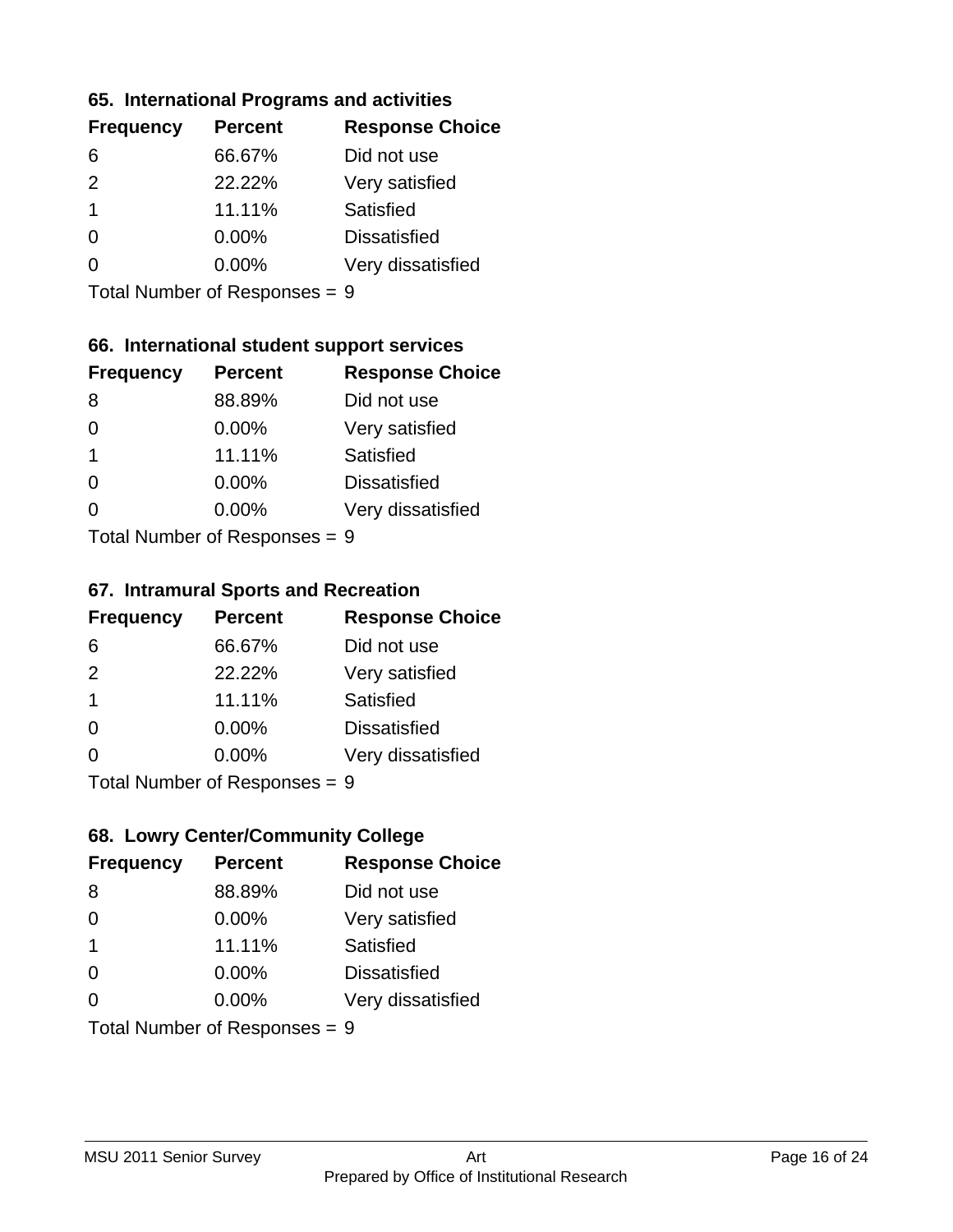## **69. Library**

| <b>Frequency</b> | <b>Percent</b> | <b>Response Choice</b> |
|------------------|----------------|------------------------|
| 1                | 11.11%         | Did not use            |
| 3                | 33.33%         | Very satisfied         |
| 5                | 55.56%         | Satisfied              |
| 0                | $0.00\%$       | <b>Dissatisfied</b>    |
| 0                | $0.00\%$       | Very dissatisfied      |
|                  |                |                        |

Total Number of Responses = 9

## **70. MAP Report**

| <b>Frequency</b>              | <b>Percent</b> | <b>Response Choice</b> |
|-------------------------------|----------------|------------------------|
| $\Omega$                      | 0.00%          | Did not use            |
| 2                             | 22.22%         | Very satisfied         |
| $\overline{4}$                | 44.44%         | Satisfied              |
| 3                             | 33.33%         | <b>Dissatisfied</b>    |
| 0                             | $0.00\%$       | Very dissatisfied      |
| Total Number of Responses = 9 |                |                        |

#### **71. MSU Web site**

| <b>Frequency</b>              | <b>Percent</b> | <b>Response Choice</b> |
|-------------------------------|----------------|------------------------|
| $\Omega$                      | 0.00%          | Did not use            |
| 6                             | 66.67%         | Very satisfied         |
| 3                             | 33.33%         | <b>Satisfied</b>       |
| $\Omega$                      | 0.00%          | <b>Dissatisfied</b>    |
| ∩                             | 0.00%          | Very dissatisfied      |
| Total Number of Responses = 9 |                |                        |

#### **72. NCAA Sports**

| <b>Frequency</b>              | <b>Percent</b> | <b>Response Choice</b> |
|-------------------------------|----------------|------------------------|
| 8                             | 88.89%         | Did not use            |
| $\Omega$                      | 0.00%          | Very satisfied         |
| -1                            | 11.11%         | Satisfied              |
| $\Omega$                      | 0.00%          | <b>Dissatisfied</b>    |
| ∩                             | $0.00\%$       | Very dissatisfied      |
| Total Number of Responses = 9 |                |                        |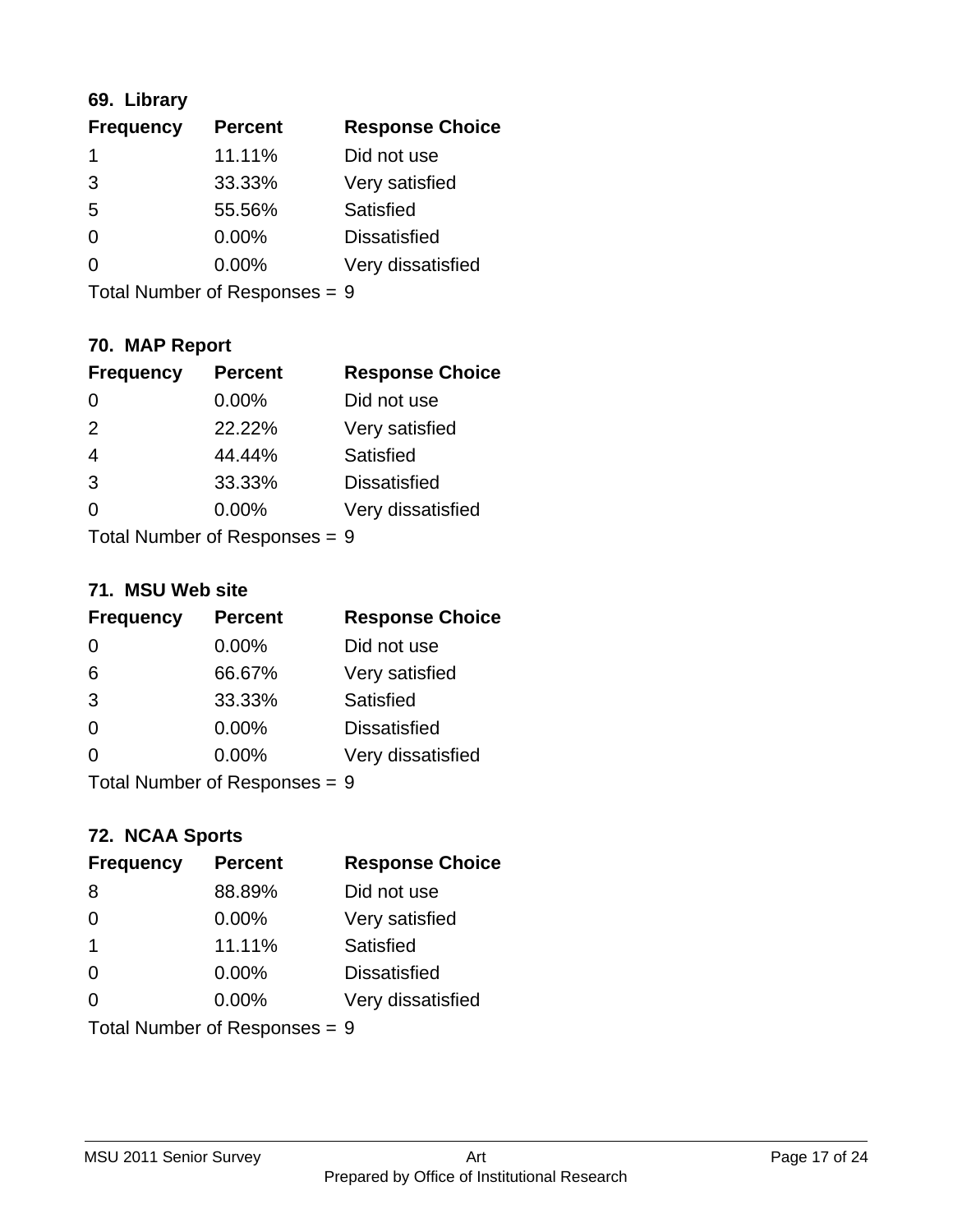#### **73. Online courses that are not e-study**

| <b>Response Choice</b> |
|------------------------|
|                        |
|                        |
|                        |
|                        |
| Very dissatisfied      |
|                        |

Total Number of Responses = 9

## **74. Racer Touch Registration**

| <b>Frequency</b>           | <b>Percent</b> | <b>Response Choice</b> |  |
|----------------------------|----------------|------------------------|--|
| $\Omega$                   | 0.00%          | Did not use            |  |
| 1                          | 11.11%         | Very satisfied         |  |
| 3                          | 33.33%         | Satisfied              |  |
| 5                          | 55.56%         | <b>Dissatisfied</b>    |  |
| 0                          | 0.00%          | Very dissatisfied      |  |
| Total Number of Deepersoon |                |                        |  |

Total Number of Responses = 9

## **75. Residential College programming and activities**

| <b>Frequency</b>          | <b>Percent</b> | <b>Response Choice</b> |
|---------------------------|----------------|------------------------|
| 4                         | 44.44%         | Did not use            |
| 2                         | 22.22%         | Very satisfied         |
| 3                         | 33.33%         | Satisfied              |
| $\Omega$                  | 0.00%          | <b>Dissatisfied</b>    |
| $\Omega$                  | 0.00%          | Very dissatisfied      |
| Total Number of Desponses |                |                        |

Total Number of Responses = 9

## **76. Scholarships/grants/student employment**

| <b>Frequency</b>              | <b>Percent</b> | <b>Response Choice</b> |
|-------------------------------|----------------|------------------------|
| $\mathcal{P}$                 | 22.22%         | Did not use            |
| 3                             | 33.33%         | Very satisfied         |
| $\overline{4}$                | 44.44%         | Satisfied              |
| $\Omega$                      | 0.00%          | <b>Dissatisfied</b>    |
| $\Omega$                      | 0.00%          | Very dissatisfied      |
| Total Number of Responses = 9 |                |                        |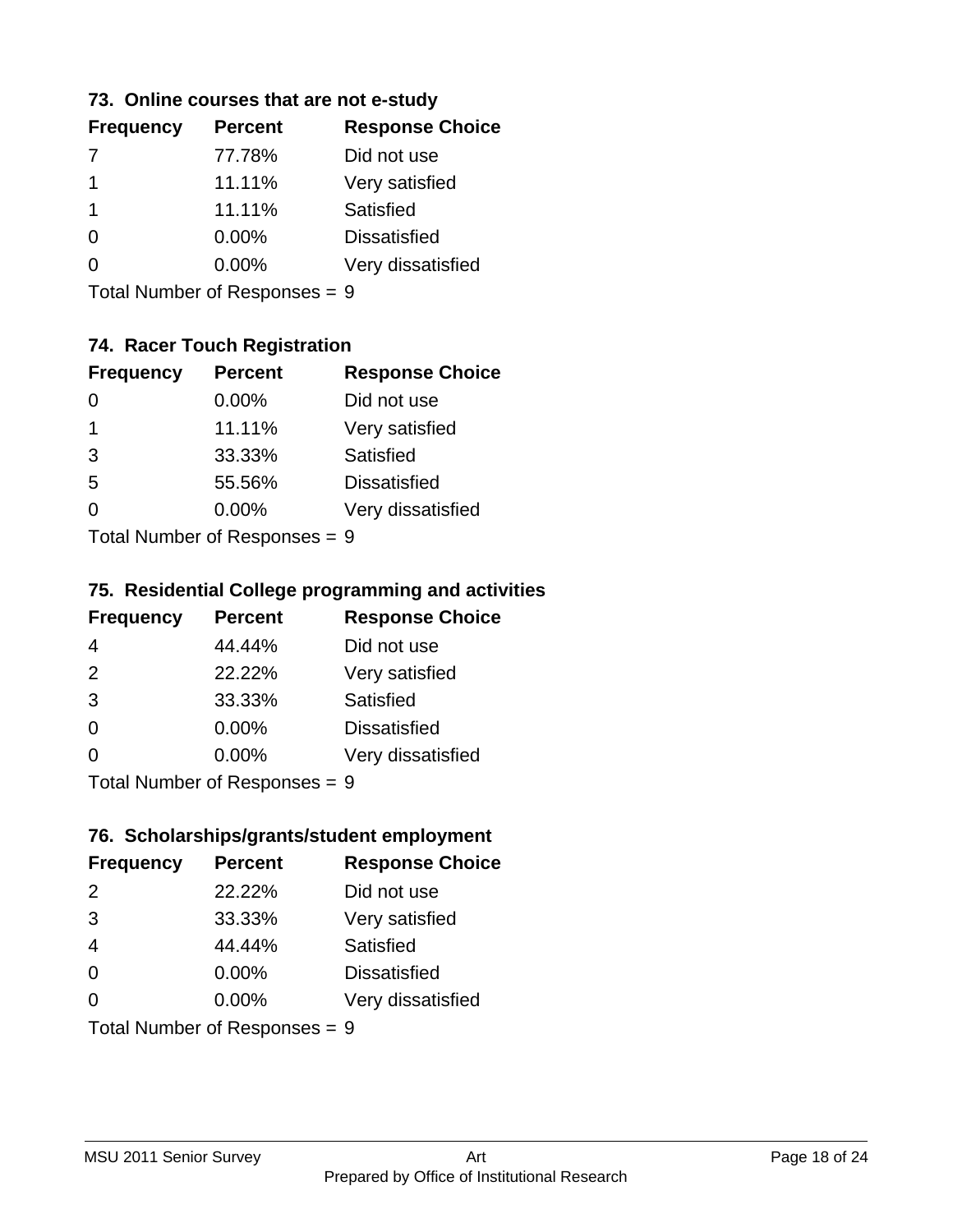#### **77. Security Services**

| <b>Frequency</b> | <b>Percent</b> | <b>Response Choice</b> |
|------------------|----------------|------------------------|
| 6                | 66.67%         | Did not use            |
|                  | 11.11%         | Very satisfied         |
| 2                | 22.22%         | Satisfied              |
| 0                | 0.00%          | <b>Dissatisfied</b>    |
| O                | $0.00\%$       | Very dissatisfied      |
|                  |                |                        |

Total Number of Responses = 9

## **78. Services for non-traditional students**

| <b>Frequency</b>          | <b>Percent</b> | <b>Response Choice</b> |
|---------------------------|----------------|------------------------|
| -7                        | 77.78%         | Did not use            |
| 2                         | 22.22%         | Very satisfied         |
| $\Omega$                  | 0.00%          | <b>Satisfied</b>       |
| $\Omega$                  | 0.00%          | <b>Dissatisfied</b>    |
| ∩                         | 0.00%          | Very dissatisfied      |
| Total Number of Doopepooo |                |                        |

Total Number of Responses = 9

## **79. Student Support Services (Trio)**

| <b>Frequency</b>          | <b>Percent</b> | <b>Response Choice</b> |
|---------------------------|----------------|------------------------|
| -8                        | 88.89%         | Did not use            |
| $\Omega$                  | $0.00\%$       | Very satisfied         |
| $\overline{\mathbf{1}}$   | 11.11%         | <b>Satisfied</b>       |
| $\Omega$                  | $0.00\%$       | <b>Dissatisfied</b>    |
| ∩                         | 0.00%          | Very dissatisfied      |
| Total Number of Desponses |                |                        |

Total Number of Responses = 9

## **80. Student PIN System**

| <b>Frequency</b>              | <b>Percent</b> | <b>Response Choice</b> |
|-------------------------------|----------------|------------------------|
| $\Omega$                      | 0.00%          | Did not use            |
| $\overline{4}$                | 44.44%         | Very satisfied         |
| $\overline{4}$                | 44.44%         | Satisfied              |
| $\overline{\mathbf{1}}$       | 11.11%         | <b>Dissatisfied</b>    |
| $\Omega$                      | 0.00%          | Very dissatisfied      |
| Total Number of Responses = 9 |                |                        |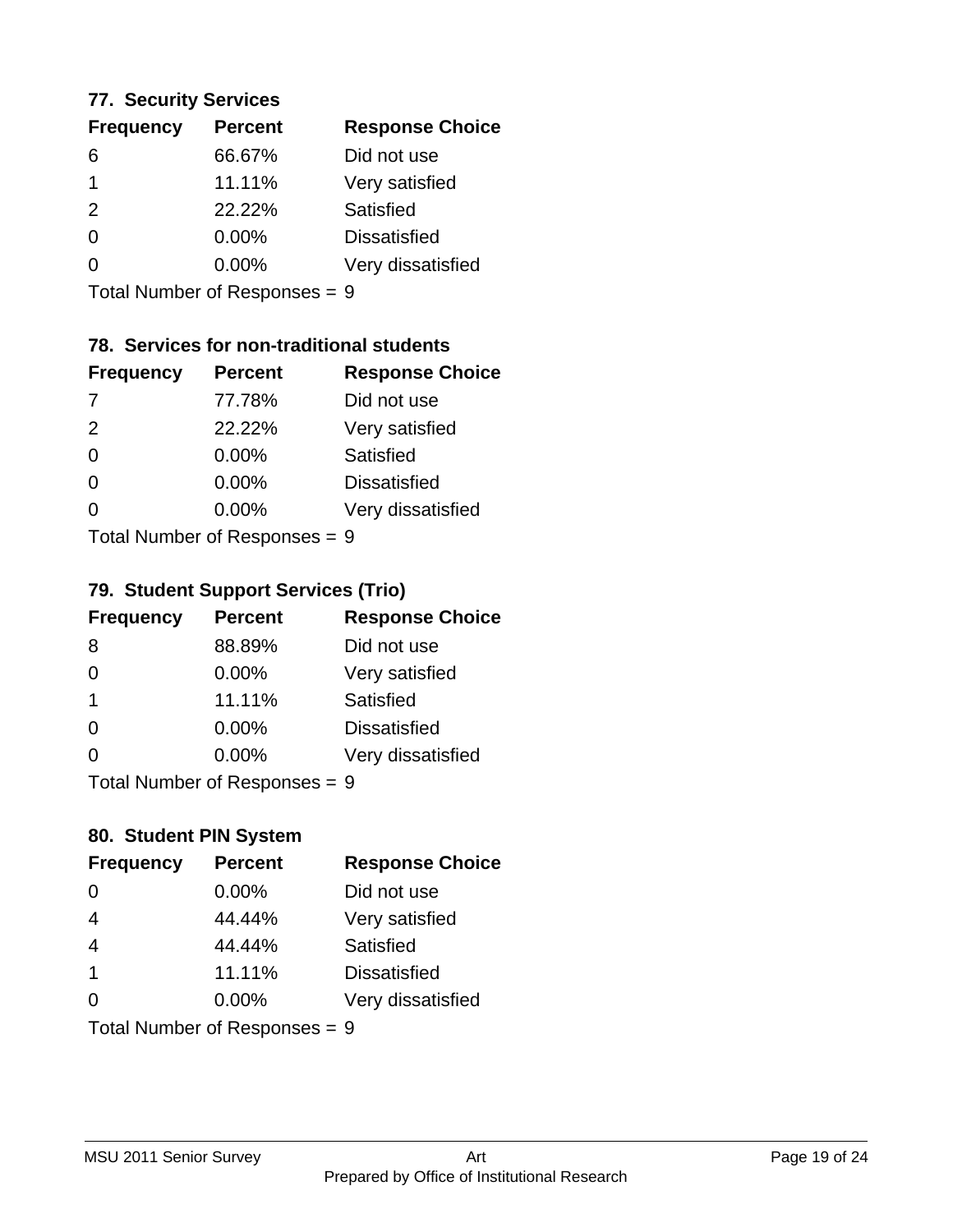#### **81. Student Records/Transcript Services**

| <b>Percent</b> | <b>Response Choice</b> |
|----------------|------------------------|
| 33.33%         | Did not use            |
| 33.33%         | Very satisfied         |
| 33.33%         | Satisfied              |
| 0.00%          | <b>Dissatisfied</b>    |
| $0.00\%$       | Very dissatisfied      |
|                |                        |

Total Number of Responses = 9

## **82. Computer and Internet access for study and research needs**

| <b>Frequency</b>          | <b>Percent</b> | <b>Response Choice</b> |
|---------------------------|----------------|------------------------|
| 0                         | 0.00%          | Did not use            |
| 6                         | 66.67%         | Very satisfied         |
| 3                         | 33.33%         | Satisfied              |
| $\Omega$                  | 0.00%          | <b>Dissatisfied</b>    |
| ∩                         | 0.00%          | Very dissatisfied      |
| Tatal Manakan af Dagmanna |                |                        |

Total Number of Responses = 9

#### **83. Women's Center**

| <b>Frequency</b>           | <b>Percent</b> | <b>Response Choice</b> |
|----------------------------|----------------|------------------------|
| 9                          | 100.00%        | Did not use            |
| $\Omega$                   | $0.00\%$       | Very satisfied         |
| $\Omega$                   | $0.00\%$       | Satisfied              |
| $\Omega$                   | $0.00\%$       | <b>Dissatisfied</b>    |
| ∩                          | $0.00\%$       | Very dissatisfied      |
| Total Number of Deepersoon |                |                        |

Total Number of Responses = 9

#### **84. To what extent did you participate in Residential College activities?**

| <b>Frequency</b> | <b>Percent</b> | <b>Response Choice</b> |
|------------------|----------------|------------------------|
| -4               | 44.44%         | Did not participate    |
| $\mathcal{P}$    | 22.22%         | Frequently             |
| $\mathcal{P}$    | 22.22%         | Occasionally           |
|                  | 11.11%         | Seldom                 |
|                  |                |                        |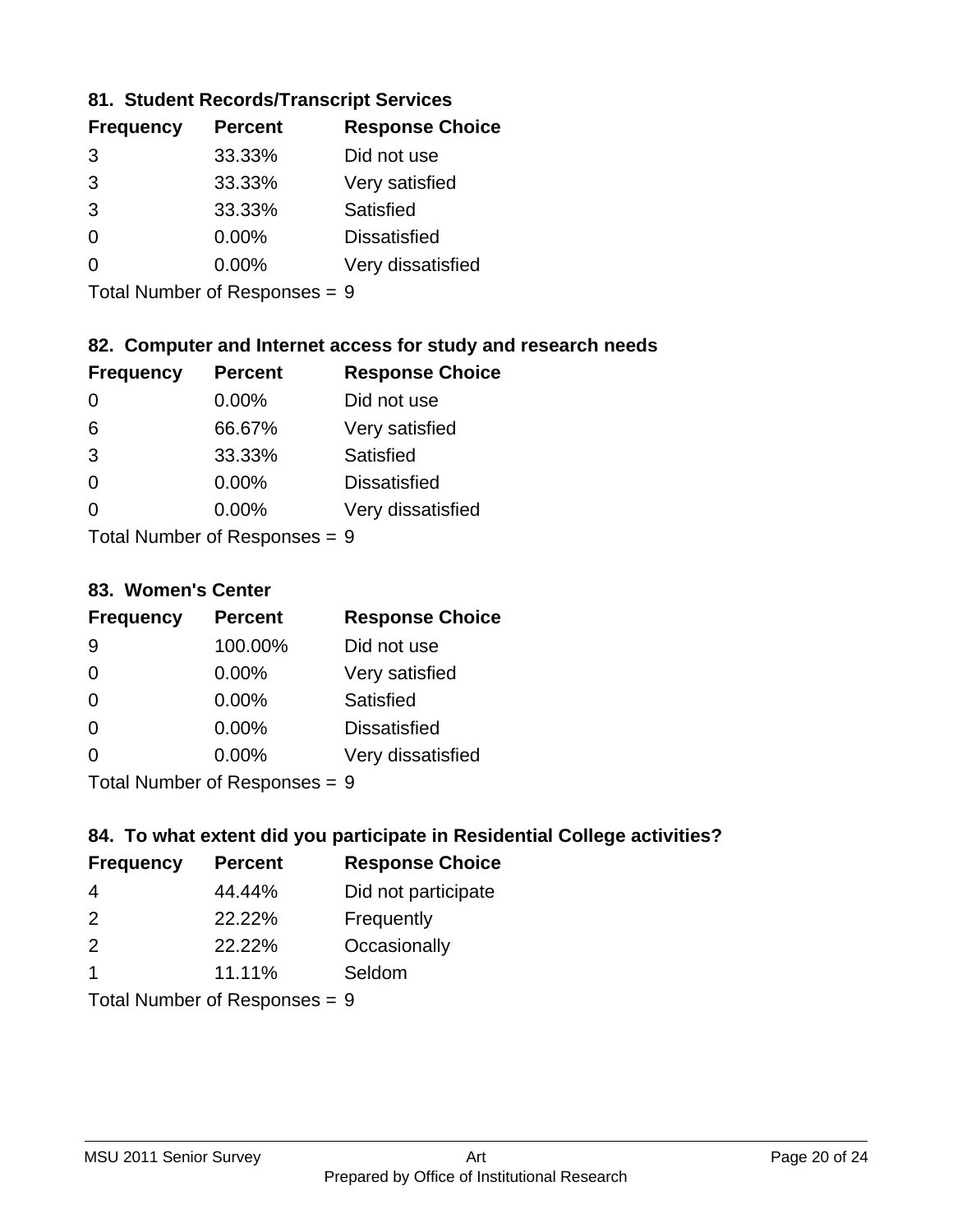| <b>Frequency</b> | <b>Percent</b> | <b>Response Choice</b>                 |
|------------------|----------------|----------------------------------------|
| -4               | 44.44%         | Not familiar with Residential Colleges |
| 2                | 22.22%         | Very positive                          |
| 3                | 33.33%         | <b>Positive</b>                        |
| $\overline{0}$   | 0.00%          | <b>Negative</b>                        |
| -0               | $0.00\%$       | Very negative                          |
|                  |                |                                        |

**85. Which phrase best describes your opinion of Residential Colleges?**

Total Number of Responses = 9

#### **Questions 86-95**

**University Graduate." Please indicate how effective your MSU experience was in The University has formulated ten desired "Characteristics of the Murray State enhancing your abilities in each area.**

**86. Engage in mature, independent and creative thought and express that thought effectively in oral and written communication;**

| <b>Percent</b> | <b>Response Choice</b> |
|----------------|------------------------|
| 37.50%         | Very effective         |
| 62.50%         | Effective              |
| $0.00\%$       | Ineffective            |
| 0.00%          | Very ineffective       |
|                |                        |

Total Number of Responses = 8

**87. Understand and apply the critical and scientific methodologies that** 

**academic disciplines employ to discover knowledge and ascertain its validity;**

| <b>Frequency</b> | <b>Percent</b> | <b>Response Choice</b> |
|------------------|----------------|------------------------|
| $\overline{4}$   | 50.00%         | Very effective         |
| 4                | 50.00%         | Effective              |
| $\Omega$         | 0.00%          | Ineffective            |
| $\Omega$         | 0.00%          | Very ineffective       |
|                  |                |                        |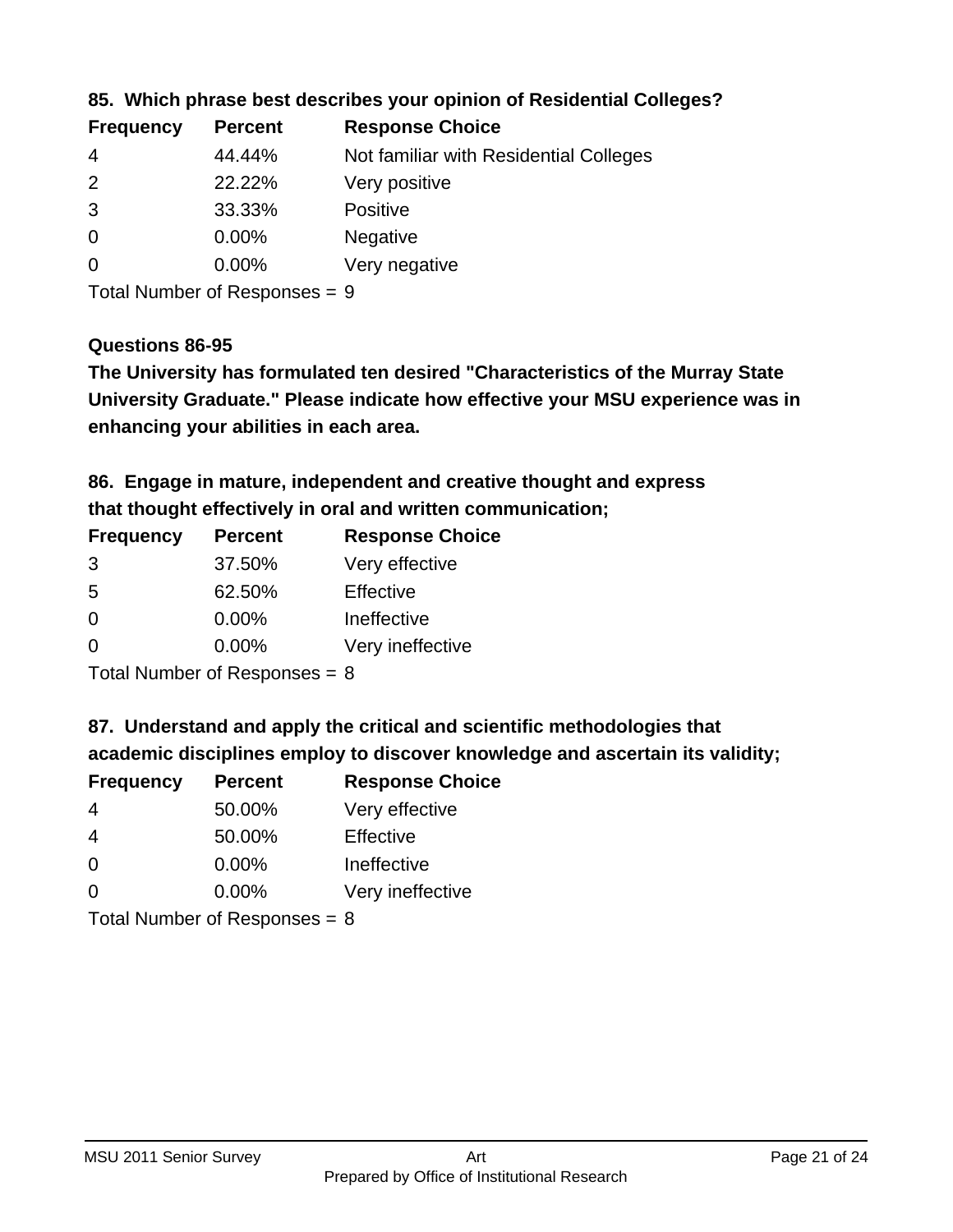# **88. Apply sound standards of information gathering, analysis and**

|  |  | evaluation to reach logical decisions; |
|--|--|----------------------------------------|
|  |  |                                        |

| <b>Percent</b> | <b>Response Choice</b> |
|----------------|------------------------|
| 37.50%         | Very effective         |
| 62.50%         | Effective              |
| $0.00\%$       | Ineffective            |
| $0.00\%$       | Very ineffective       |
|                |                        |

Total Number of Responses = 8

# **89. Understand the roles and applications of science and technology in the solution of the problems of a changing world;**

| <b>Frequency</b> | <b>Percent</b>                                                                                                 | <b>Response Choice</b> |
|------------------|----------------------------------------------------------------------------------------------------------------|------------------------|
| $\mathcal{P}$    | 25.00%                                                                                                         | Very effective         |
| .5               | 62.50%                                                                                                         | Effective              |
| -1               | 12.50%                                                                                                         | Ineffective            |
| $\Omega$         | 0.00%                                                                                                          | Very ineffective       |
|                  | The INDIAN Contract Contract in the Contract of Contract of Contract of Contract of Contract of Contract of Co |                        |

Total Number of Responses  $= 8$ 

# **90. Demonstrate a critical understanding of the world's historical, literary, philosophical, and artistic traditions;**

| <b>Frequency</b> | <b>Percent</b> | <b>Response Choice</b> |
|------------------|----------------|------------------------|
| 4                | 50.00%         | Very effective         |
| 3                | 37.50%         | Effective              |
| $\mathbf 1$      | 12.50%         | Ineffective            |
| $\Omega$         | 0.00%          | Very ineffective       |
|                  |                |                        |

Total Number of Responses = 8

# **91. Understand the dynamics of cultural diversity, of competing economic and political systems, and of complex moral and ethical issues;**

| <b>Frequency</b>                | <b>Percent</b> | <b>Response Choice</b> |
|---------------------------------|----------------|------------------------|
| $\overline{4}$                  | 50.00%         | Very effective         |
| 2                               | 25.00%         | Effective              |
| 2                               | 25.00%         | Ineffective            |
| $\Omega$                        | 0.00%          | Very ineffective       |
| Total Number of Responses = $8$ |                |                        |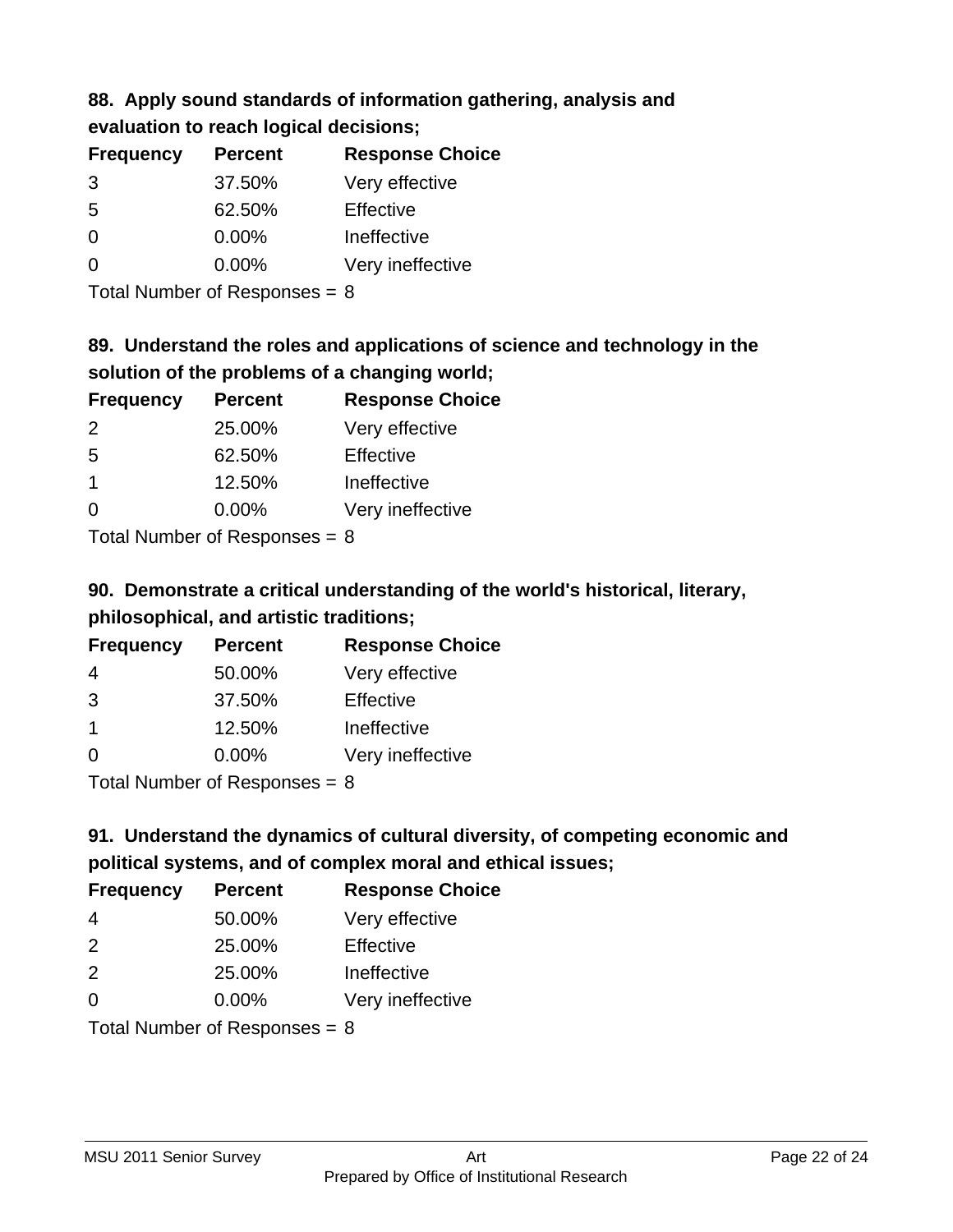## **92. Understand the nature of and engage in ethical behavior and**

## **responsible citizenship;**

| <b>Frequency</b> | <b>Percent</b> | <b>Response Choice</b> |
|------------------|----------------|------------------------|
| 3                | 37.50%         | Very effective         |
| 3                | 37.50%         | Effective              |
| $\mathcal{P}$    | 25.00%         | Ineffective            |
| n                | $0.00\%$       | Very ineffective       |
|                  |                |                        |

Total Number of Responses = 8

# **93. Understand the importance of the behaviors necessary to maintain a healthy lifestyle;**

| <b>Frequency</b> | <b>Percent</b>                                                                                                 | <b>Response Choice</b> |
|------------------|----------------------------------------------------------------------------------------------------------------|------------------------|
| 3                | 37.50%                                                                                                         | Very effective         |
| 3                | 37.50%                                                                                                         | Effective              |
| 2                | 25.00%                                                                                                         | Ineffective            |
| $\Omega$         | 0.00%                                                                                                          | Very ineffective       |
|                  | The INDIAN Contract Contract in the Contract of Contract of Contract of Contract of Contract of Contract of Co |                        |

Total Number of Responses = 8

## **94. Demonstrate mastery of a chosen field of study; and**

| <b>Frequency</b> | <b>Percent</b> | <b>Response Choice</b> |
|------------------|----------------|------------------------|
| 4                | 50.00%         | Very effective         |
| 4                | 50.00%         | Effective              |
| $\Omega$         | $0.00\%$       | Ineffective            |
| 0                | $0.00\%$       | Very ineffective       |
|                  |                |                        |

Total Number of Responses = 8

## **95. Value intellectual pursuit and continuous learning in a changing world.**

| <b>Frequency</b> | <b>Percent</b>                                                                                                                                                                                                                 | <b>Response Choice</b> |
|------------------|--------------------------------------------------------------------------------------------------------------------------------------------------------------------------------------------------------------------------------|------------------------|
| 4                | 50.00%                                                                                                                                                                                                                         | Very effective         |
| 4                | 50.00%                                                                                                                                                                                                                         | Effective              |
| $\Omega$         | 0.00%                                                                                                                                                                                                                          | Ineffective            |
| $\Omega$         | 0.00%                                                                                                                                                                                                                          | Very ineffective       |
|                  | The Little and the Little Communist Communist Communist Communist Communist Communist Communist Communist Communist Communist Communist Communist Communist Communist Communist Communist Communist Communist Communist Commun |                        |